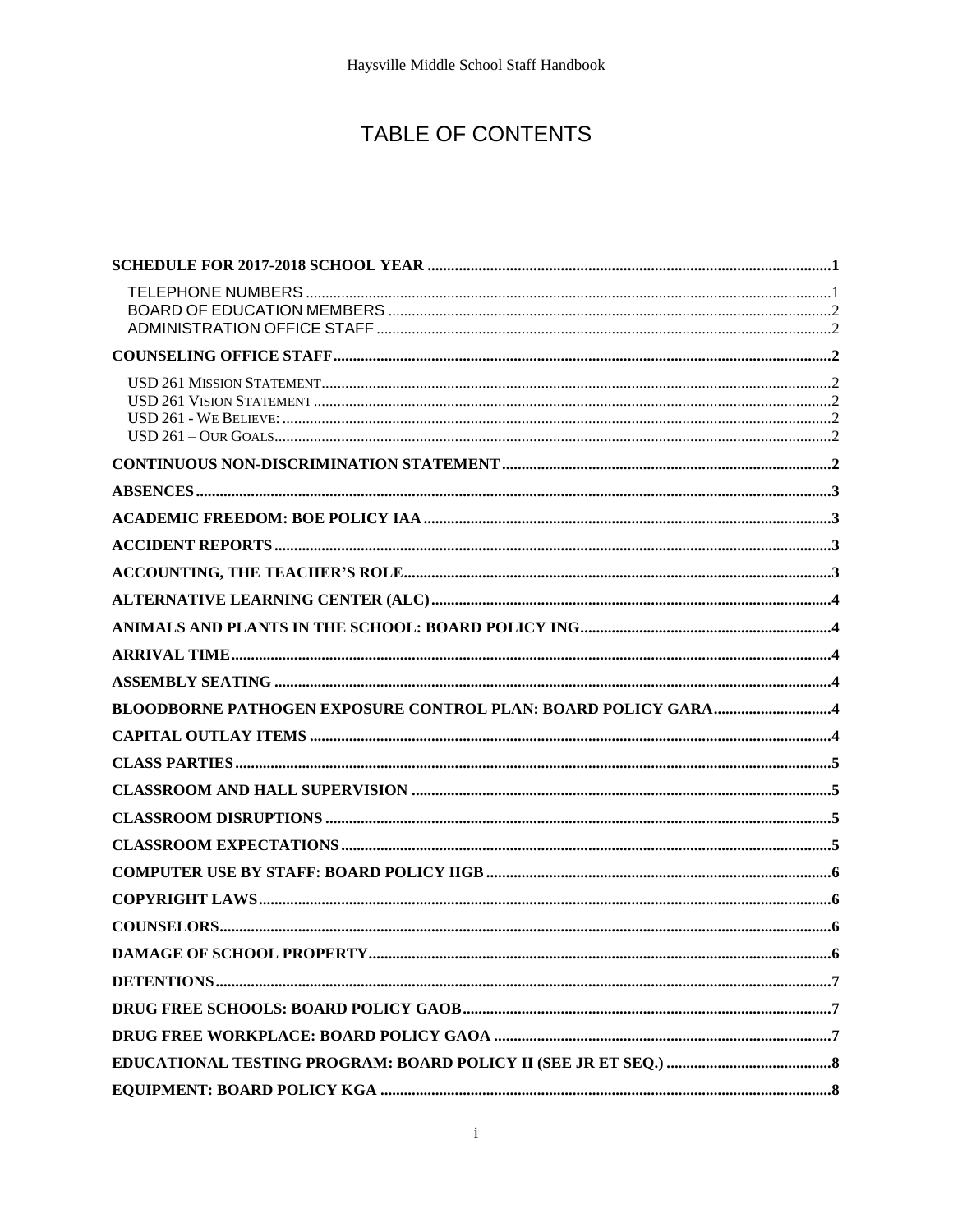| <b>GRADING PROCEDURES - END OF THE YEAR FINAL GRADE CALCULATION11</b>         |  |
|-------------------------------------------------------------------------------|--|
|                                                                               |  |
|                                                                               |  |
|                                                                               |  |
|                                                                               |  |
| INTERROGATIONS AND SEARCHES: BOARD POLICY JCAB, JCAB-R, JCABB, JCABB-R, JCAC, |  |
|                                                                               |  |
|                                                                               |  |
|                                                                               |  |
|                                                                               |  |
|                                                                               |  |
|                                                                               |  |
|                                                                               |  |
|                                                                               |  |
|                                                                               |  |
|                                                                               |  |
|                                                                               |  |
|                                                                               |  |
|                                                                               |  |
| RACIAL HARASSMENT - BOARD POLICY (GAACA - EMPLOYEE & JGECA - STUDENT) 16      |  |
|                                                                               |  |
|                                                                               |  |
|                                                                               |  |
|                                                                               |  |
| SEXUAL HARASSMENT - BOARD POLICY (GAAC - EMPLOYEE & JGEC - STUDENT) 18        |  |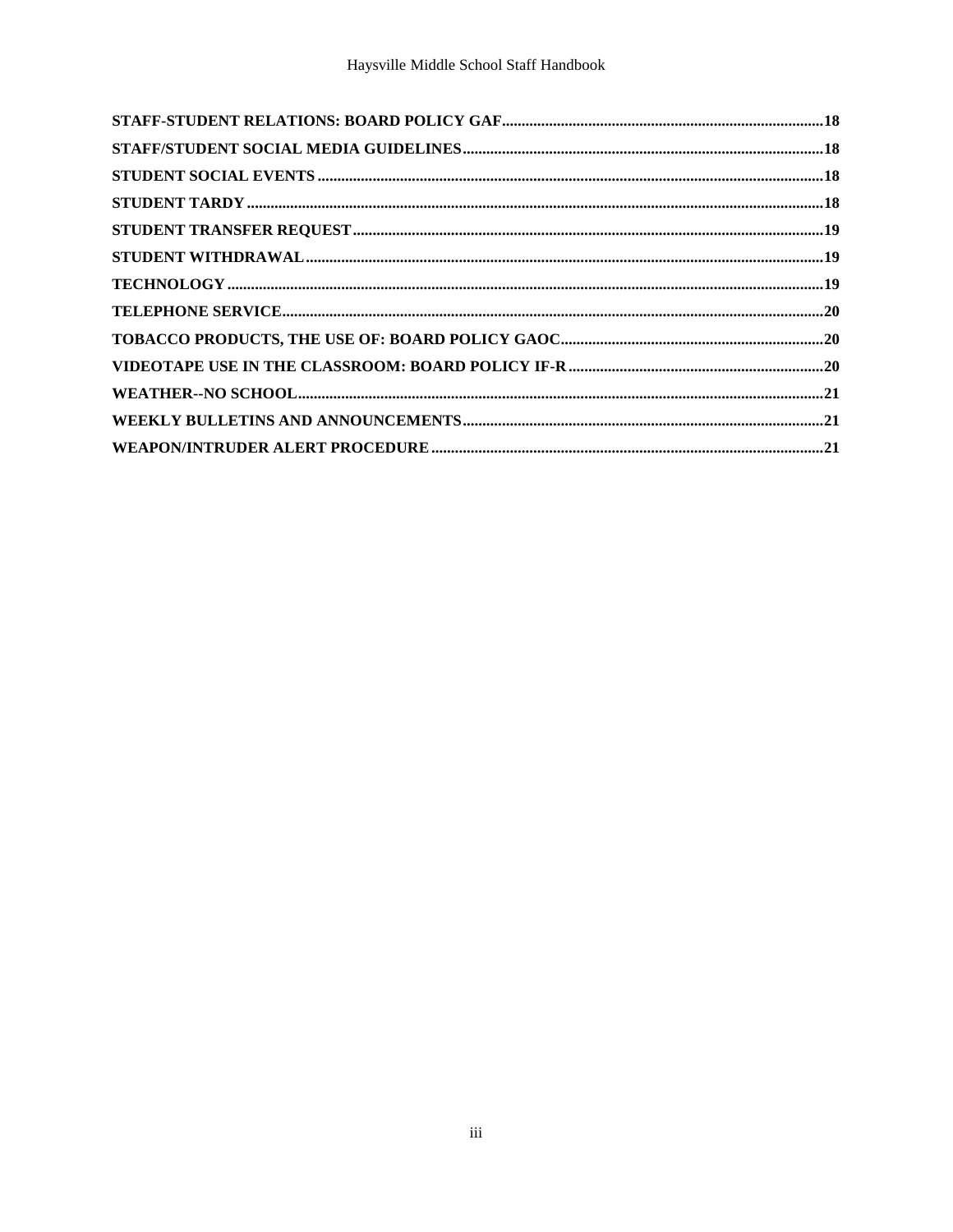#### **SCHEDULE FOR 2017-2018 SCHOOL YEAR**

<span id="page-3-0"></span>**Regular Schedule - Contract Day – 7:05 a.m. – 3:05 p.m. - Report/Duty Time – 7:05 – 7:35 a.m. & 2:50 – 3:05 p.m.**

| Period           | <b>Start Time</b> | End Time    | Duration - minutes |
|------------------|-------------------|-------------|--------------------|
|                  | 7:35 a.m.         | 8:25 a.m.   | 50                 |
| $\overline{2}$   | 8:29 a.m.         | $9:15$ a.m. | 46                 |
| 3                | 9:19 a.m.         | 10:05 a.m.  | 46                 |
| $\overline{4}$   | 10:09 a.m.        | 10:55 a.m.  | 46                 |
| $5\phantom{.0}$  | 10:59 a.m.        | 12:29 p.m.  | 90                 |
| 6                | 12:33 p.m.        | $1:19$ p.m. | 46                 |
|                  | $1:23$ p.m.       | 2:09 p.m.   | 46                 |
| 8 - Guided Study | 2:13 p.m.         | 2:50 p.m.   | 37                 |

### **Lunch Schedule (5th period: 10:59 a.m. – 12:29 p.m.)**

| <b>Start</b>                             | End | Duration - minutes |
|------------------------------------------|-----|--------------------|
| $1st$ Lunch   11:02 a.m.   11:28 a.m.    |     | 26                 |
|                                          |     |                    |
| $2^{nd}$ Lunch   11:31 a.m.   11:57 a.m. |     | 26                 |
|                                          |     |                    |
| $3rd$ Lunch   12:00 p.m.   12:26 p.m.    |     | 26                 |

#### **HAWK - Contract Day – 7:05 a.m. – 3:05 p.m. - Report/Duty Time – 7:05 – 7:35 a.m. & 2:50 – 3:05 p.m.**

| Period           | <b>Start Time</b> | End Time    | Duration - minutes |
|------------------|-------------------|-------------|--------------------|
|                  | $7:35$ a.m.       | 8:25 a.m.   | 50                 |
| 2                | 8:29 a.m.         | $9:12$ a.m. | 43                 |
| 3                | $9:16$ a.m.       | $9:59$ a.m. | 43                 |
| $\overline{4}$   | 10:03 a.m.        | 10:46 a.m.  | 43                 |
| $5\overline{5}$  | 10:50 a.m.        | 12:20 p.m.  | 90                 |
| 6                | 12:24 p.m.        | $1:07$ p.m. | 43                 |
|                  | 1:11 p.m.         | 1:54 p.m.   | 43                 |
| 8 - Guided Study | $1:58$ p.m.       | 2:50 p.m.   | 52                 |

## **Lunch Schedule (5th period: 10:50 a.m. – 12:20 p.m.)**

| <b>Start</b>                             | End | Duration - minutes |
|------------------------------------------|-----|--------------------|
| $1st$ Lunch   10:53 a.m.   11:19 a.m.    |     | 26                 |
|                                          |     |                    |
| $2^{nd}$ Lunch   11:22 a.m.   11:48 a.m. |     | 26                 |
|                                          |     |                    |
| 3rd Lunch   11:51 a.m.   12:17 p.m.      |     | 26                 |

#### **TELEPHONE NUMBERS**

<span id="page-3-1"></span>

| <b>HMS Office</b>              | 554-2251 | <b>HWMS</b>       | 554-2370 |
|--------------------------------|----------|-------------------|----------|
| HMS Fax                        | 554-2258 | <b>Nelson</b>     | 554-2273 |
| Superintendent                 | 554-2200 | Oatville          | 554-2290 |
| Transportation                 | 554-2213 | Prairie           | 554-2350 |
| <b>Alternative High School</b> | 554-2231 | Rex               | 554-2281 |
| Campus                         | 554-2236 | <b>Ruth Clark</b> | 554-2333 |
| Freeman                        | 554-2265 |                   |          |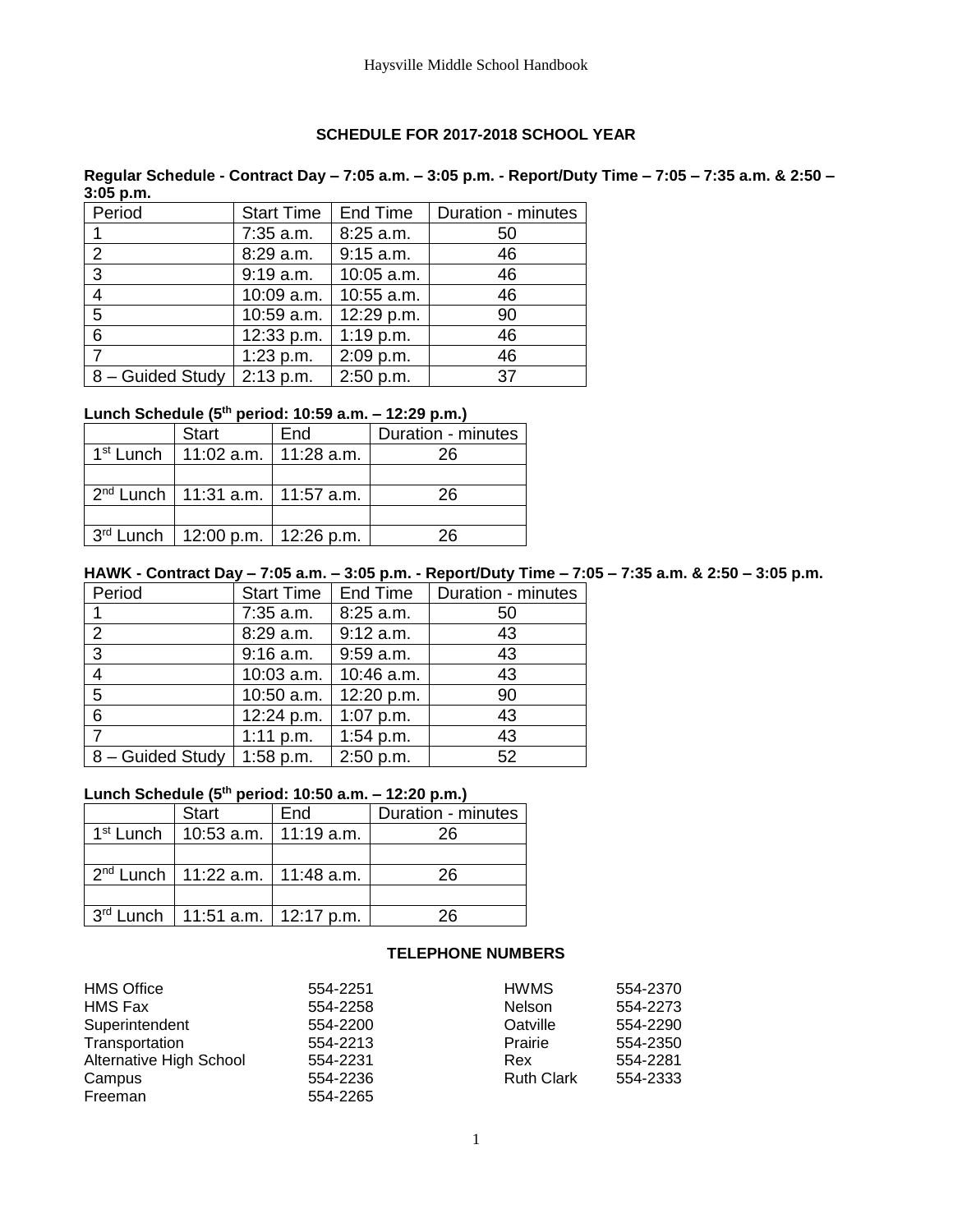#### **BOARD OF EDUCATION MEMBERS**

<span id="page-4-0"></span>Mr. Glenn Crum and the control of the Member Mrs. Paige Crum and the contract of the Member Mr. Greg Fenster Member Mr. Tom Gibson Member Mr. Forest Hummel **Member** Member Mr. Pat Lemmons (Mr. Pat Lemmons ) and Member (Mrs. Susan Walshop Member ) and Member (Mrs. Susan Member ) and Member (Mrs. Susan Member ) and Member (Mrs. Susan Member ) and Member (Mrs. Susan Member ) and Member (Mrs. Su Mrs. Susan Walston

#### **ADMINISTRATION OFFICE STAFF**

<span id="page-4-1"></span>Dr. Mike Maurer **Principal** Mrs. Samantha Glover **Assistant Principal** Mr. Jason Halling Asst. Principal/AD Mrs. Susan Bohanan Secretary Secretary Mrs. Cathy Branum Secretary Secretary Mrs. Cindy Williams Secretary

#### **COUNSELING OFFICE STAFF**

Mrs. Sharon Streit Counselor Mrs. Virginia Plett **Counselor** Mrs. Judy Hollis **Secretary** 

# <span id="page-4-2"></span>Mr. Brad Johnson School Psychologist

#### **USD 261 Mission Statement**

<span id="page-4-3"></span>The mission of the Haysville Public Schools is: "The relentless pursuit of excellence."

#### **USD 261 Vision Statement**

<span id="page-4-5"></span><span id="page-4-4"></span>The vision of the Haysville Public Schools is: "To equip learners with 21st Century Skills to achieve excellence in a continually-changing world"

#### **USD 261 - We Believe:**

- $\triangleright$  Student success comes first.
- $\triangleright$  Learning is enhanced in a safe and caring environment.
- $\triangleright$  Students need a rigorous, relevant, and world-class curriculum.
- $\triangleright$  Exploration, collaboration, and innovation are essential.

#### **USD 261 – Our Goals**

- <span id="page-4-6"></span> $\triangleright$  Student Learning and Success. To support staff through the systematic development and implementation of instructional tools, practices. And technologies to ensure student learning.
- $\triangleright$  Financial. To pursue and develop the financial resources to support the goals of the district.
- Community Partnerships. To strengthen community pride through strategic partnerships.
- $\triangleright$  High Quality Workforce. To recruit, develop, and retain a high quality workforce.
- $\triangleright$  Facilities and Infrastructure. To create and enhance modern, safe learning facilities to achieve excellence.

#### **CONTINUOUS NON-DISCRIMINATION STATEMENT**

<span id="page-4-7"></span>Haysville Unified School District 261 does not discriminate on the basis of race, color, national origin, sex, disability, military status or age in its programs and activities. The following person has been designated to handle inquiries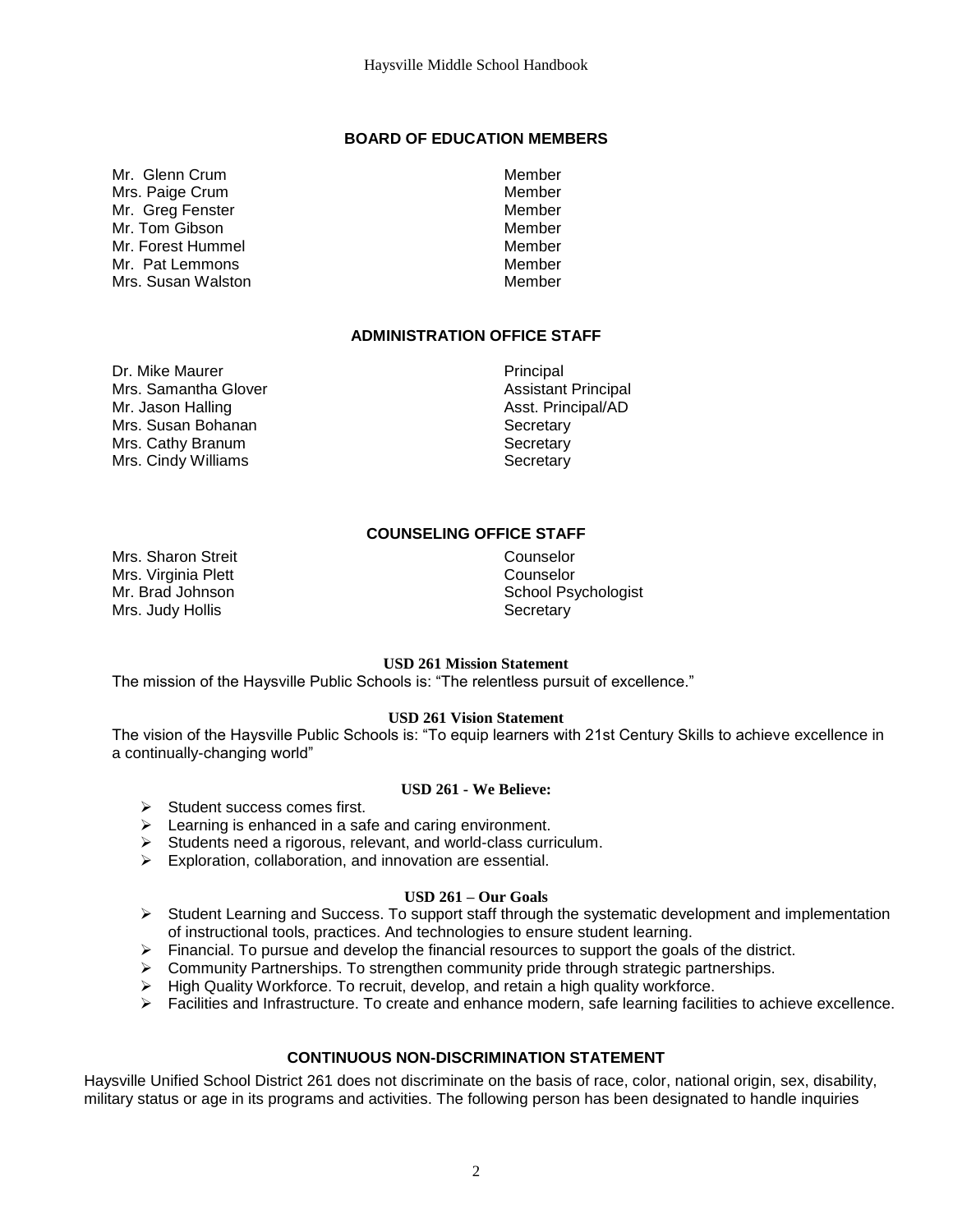regarding the non-discrimination policies: Dr. Michael Clagg, Assistant Superintendent for Human Resources, 1745 West Grand, Haysville, Kansas 67060 Office Phone: (316) 554-2206, Email: [mclagg@usd261.com](mailto:mclagg@usd261.com)

#### **ABSENCES**

<span id="page-5-0"></span>.

The negotiated agreement allows for sick/personal leave. The number of days used for personal leave or a combination of Sick/Personal leave within any school year shall not exceed the number of sick/personal leave days awarded for that contract year. Days contributed to the sick leave bank will be counted in this number. After the days awarded for the current year are used, only sick leave will be granted. Sick/Personal Leave requests shall be made in advance whenever possible. Planned Sick/Personal Leave of more than 2 days shall be submitted at least one week in advance

If it is impossible for a teacher to meet his/her class because of illness or other unforeseen cause, please contact AESOP, the USD 261 district absentee program. This contact can be made via online services at aesoponline.com , or the contact can be made via the telephone at 1-800-94-AESOP. All HMS staff members receive a detailed instruction card at the beginning of the school year. If this card becomes lost or misplaced, please contact Mrs. Tami Schlereth in the office for a replacement. This information is essential for payroll purposes. Each teacher shall have detailed lesson plans, seating charts, attendance materials, grade book and other necessary materials visible for substitute teachers. When it is necessary for teachers to be absent for an hour or two, whether it is because of illness or professional duty, Period substitutes will be assigned by the one of the office staff.

#### **ACADEMIC FREEDOM: BOE Policy IAA**

<span id="page-5-2"></span><span id="page-5-1"></span>No arbitrary limitations shall be placed by teachers upon study, investigation, presentation and interpretation of facts and ideas when pursued in accordance with the approved curriculum.

#### **ACCIDENT REPORTS**

All accidents, which occur on the school premises to either students or staff members, should be reported to the health aide and to the administration immediately. The person who administers help at the scene of the accident will make a written report. If a staff member is injured, Workman Compensation forms must be completed.

#### **ACCOUNTING, THE TEACHER'S ROLE**

<span id="page-5-3"></span>Reporting absences correctly is very important. Records of all absences should be recorded in your grade book through the means of PowerGrade on your laptop computer. This must be done on a daily basis so that all attendance records are accurate. Exceptions to this practice need prior approval through the administration.

When a student is absent, his/her parent(s) should telephone 554-2251 before he/she returns to school. This should normally be done on the day of the absence. Having one's parent call the school regarding an absence does not guarantee an excused absence; it merely furnishes assurance that the parents know about the absence. An attempt will be made by the attendance clerk to notify the parents whenever a student is absent. However, it is the responsibility of the parents to see that their child is in regular attendance. The law is very specific that the parent(s) has the obligation to see that his/her child is in school. The school assumes that a student who is absent because of illness will also be unable to work, to participate in an activity or to attend social functions later in the same day. Whenever it is necessary for a student to be absent from school for a cause such as a dental or doctor appointment, the parent must consult the principal before the absence occurs if they wish for the child to attend a school function later that day. Students are to return to school after a dental or doctor appointment whenever possible with verification from the doctor or dentist office. Absences, which are clearly unavoidable, are classified as excused and the student is entitled to credit for make-up work if it is completed within the prescribed time limit. In general, two days are allowed for each day of excused absence to complete make-up work. A maximum of five (5) days will be allowed for any extended excused absence. The individual classroom teacher can make exceptions to this time-line. Students are held responsible for learning what the make-up work is and for getting it in on time.

Our school must and will operate under the requirement of State of Kansas law 72-1113 (c) (1) "Whenever a child is required by law to attend school and is enrolled in school, and the child is inexcusably absent therefrom on either three consecutive school days or five school days in any semester or seven school days in any school year, whichever of the foregoing occurs first, the child shall be considered to be not attending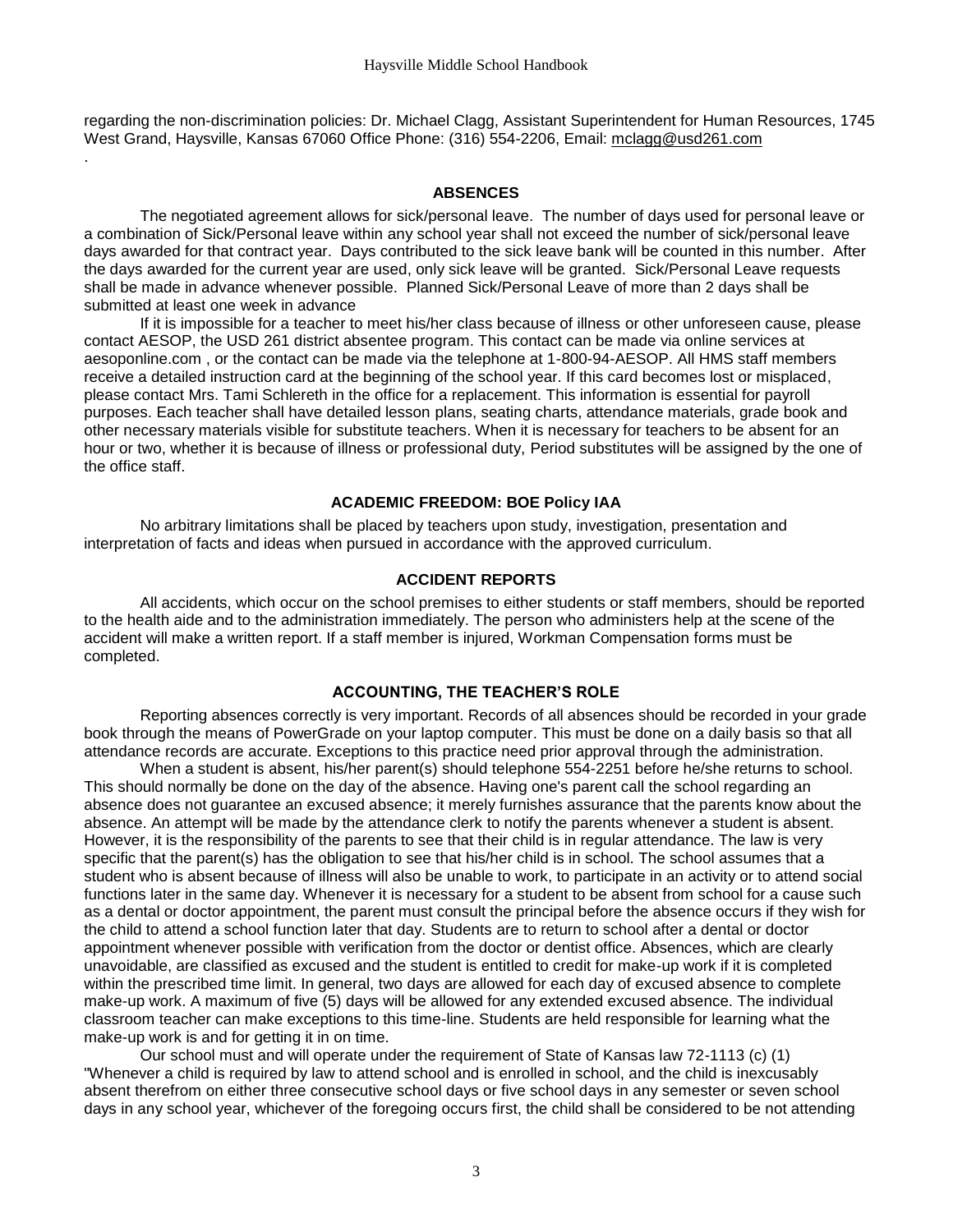school as required by law. A child is inexcusably absent from school if the child is absent therefrom all or a significant part of a school day without a valid excuse acceptable to the school employee designated by the board of education to have responsibility for the attendance of such child." Students less than 13 years of age who are in violation of this law will be reported to Social and Rehabilitation Services. Students 13 or more years of age but less than 16 years of age who are in violation of this law will be reported to the appropriate county or district attorney.

#### **ALTERNATIVE LEARNING CENTER (ALC)**

<span id="page-6-0"></span>The alternative learning center is used for students who are disruptive to the learning environment in the school. Students who receive an Office Discipline Referral (ODR) should report immediately to ALC. Students who are assigned to ALC will receive work to complete from their regular classroom instructors. This work may include classroom assignments, review assignments, enrichment assignments and tests. The ALC supervisor will notify the sending teacher when a student arrives with a discipline slip.

Teacher responsibilities for the alternative learning center (ALC):

- 1. Three sets of classroom textbooks for your subject need to be checked out to the ALC room. These books will be kept in the ALC room for the year. Reference books are available in the ALC room.
- <span id="page-6-1"></span>2. Supplemental materials, handouts, etc., must be in the ALC room prior to the day starting on the day that your student has been assigned to ALC.

#### **ANIMALS AND PLANTS IN THE SCHOOL: BOARD POLICY ING**

With the prior approval of the principal, animals or plants may be brought to school for instructional purposes. If someone is injured by an animal or comes into contact with a toxic plant, the incident shall be immediately reported to the administration by the supervising teacher. The principal shall notify the appropriate persons.

#### **ARRIVAL TIME**

<span id="page-6-2"></span>Arrival time for the 2017-2018 school year will be 7:05 a.m. Duty times will be allocated as follows: 7:05 – 7:35 a.m., and 2:50 – 3:05 p.m. daily. Teachers are required to initial the register located in the main office. Classrooms shall be opened at least fifteen minutes before the instructional day begins, unless a meeting has been scheduled during that time. Teachers are expected to be available to students, parents, fellow teachers and administrators during duty time. There are occasions of emergency when a teacher will need to leave early. Please check with an administrator prior to leaving early on any day.

<span id="page-6-3"></span>Teachers are required to check out and back in through the office on any occasion when they must leave during the school day. This can be accomplished by signing out on the office register or by calling the office.

#### **ASSEMBLY SEATING**

Teachers are to be in control of their students in the assembly. Teachers are expected to sit with their class during the assembly. Teachers will lead their class as they bring them to assemblies. This will minimize behavior problems and make the program more pleasing to all in attendance.

### **BLOODBORNE PATHOGEN EXPOSURE CONTROL PLAN: BOARD POLICY GARA**

<span id="page-6-4"></span>The board shall adopt an exposure control plan, which conforms with current regulations of the Kansas Department of Human Resources (KDHR). The plan shall be accessible to all employees and shall be reviewed and updated at least annually. All staff shall receive the training and equipment necessary to implement the plan.

### **CAPITAL OUTLAY ITEMS**

<span id="page-6-5"></span>Equipment of a permanent nature that costs more than \$200 and would last more than 3 years must be purchased through capital outlay funds. Forms for major purchase capital outlay items must be filled out completely with the following information:

- 1. Possible Vendor
- 2. Catalog number
- 3. Description of item(s) to be purchased
- 4. Estimated cost
- 5. Justification for need of the item(s) to be purchased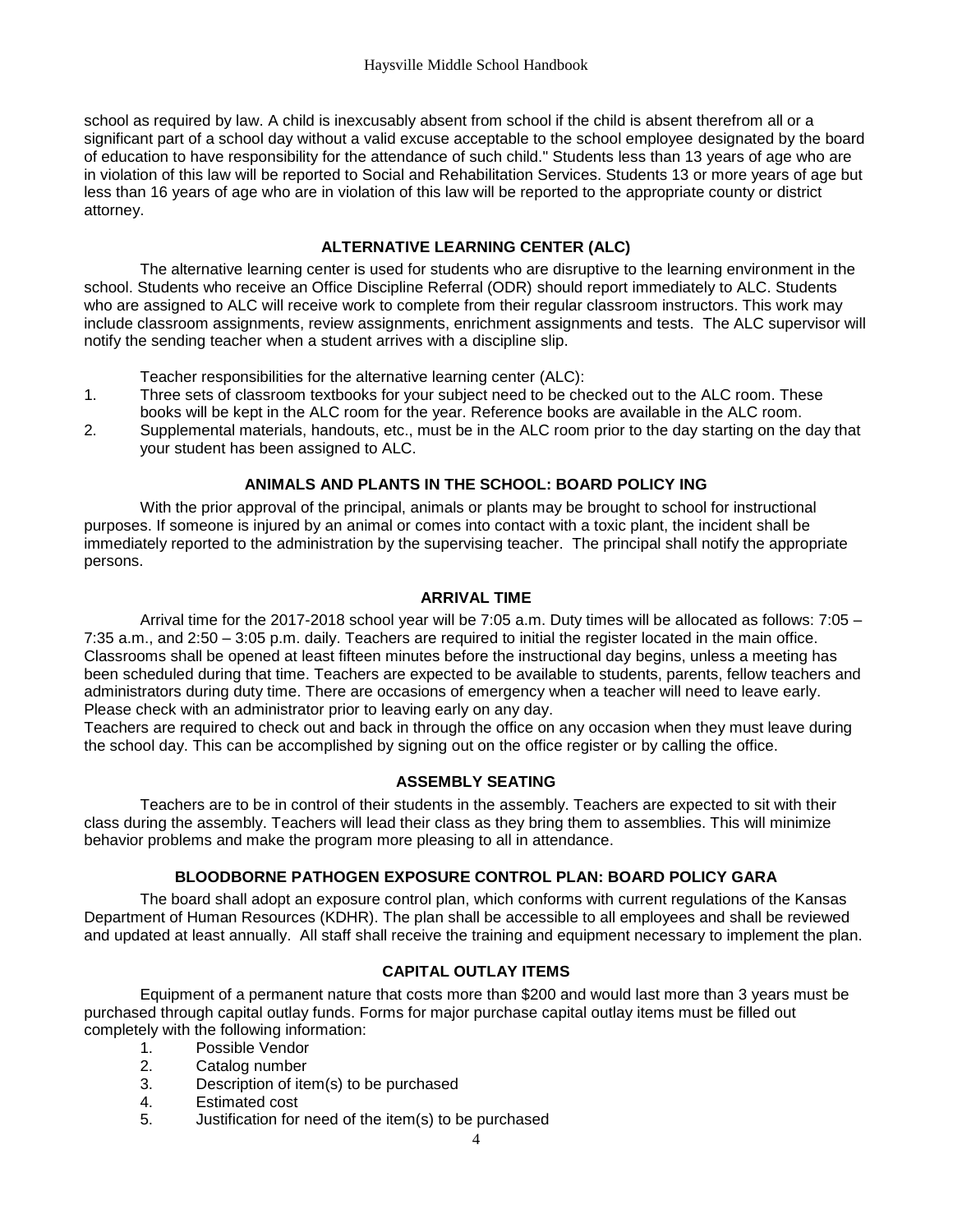#### **CELL PHONE USE AT SCHOOL**

A number of staff members carry cell phones to school for personal use. Ringers on cell phones are to be turned off during classroom time so that learning opportunities are not diminished. Personal calls should only be made during individual planning periods.

#### **CLASS PARTIES**

<span id="page-7-1"></span><span id="page-7-0"></span>Class or activity parties are not to be scheduled on regular classroom time without the prior consent of the administration. All classroom parties and/or incentive parties MUST follow the HMS building wellness policy.

#### **CLASSROOM AND HALL SUPERVISION**

Students should never be left in a classroom or other area without the supervision of a teacher. Classrooms are to be locked whenever teachers are out of the room. When teachers leave classrooms for the day, the lights should be turned off and the door locked. All teachers have the responsibility of monitoring the hallways both before and after school and during passing Periods. Teacher monitoring during these times should be in the area located just outside of their classroom. Teachers may place a student temporarily in the hall during class time if the assignment is for non-disciplinary reasons and the student will be in the hall for 10 minutes or less. Students should not be left unsupervised in the hall for disciplinary reasons.

All instructional staff should address inappropriate behavior of students in the hall. Students should be told to stop inappropriate behavior immediately. In most cases, this will resolve the situation. Should the student fail to cooperate or if the behavior is totally inappropriate, the supervisor should send a written note to the office. The person sending the note to the office needs to tell the student what and why they are making a report to the office.

#### **CLASSROOM DISRUPTIONS**

<span id="page-7-2"></span>Each classroom teacher will establish expectations that will be enforced within their classroom. Students who choose to disrupt the learning environment within the classroom will be dealt with in the following manner:

- **Major Disruptions**: This type of disruption will be referred to the ALC (Alternative Learning Center) room with a Office Discipline Referral. Consequences for these behaviors could include conferencing with the student and in many cases the parent, in-school suspension, out-of-school suspension, and out-of-school suspension with a due process hearing scheduled. The consequences at this level will be at the discretion of the administrator. The classroom teacher will make contact with the home for each "Discipline-Slip" that they write.
- **Minor - Repetitive Disruptions**: These are the behaviors, which continually diminish the quality of education in the classroom. The teacher will document the student behaviors and the strategies that he/she has used to correct them. The teacher will determine when it is appropriate to schedule a conference with the student to determine future expectations for the student in the classroom. The teacher will notify the parent of the problem and let him/her know that future problems will result in a teacher assigned in-school suspension from his/her classroom. Should an in-school suspension be enforced, a conference will be held during the time of the suspension to establish a probation procedure to be followed for the remainder of the class. Please note that this conference will be held during the school day. The parties to be present during this conference will include the student, parent/guardian, teacher, and administrator. A contract will be written during this conference which outlines future consequences for the student disrupting the classroom.

#### **CLASSROOM EXPECTATIONS**

<span id="page-7-3"></span>Each classroom teacher is accountable for the climate established in the classroom. Expected behaviors include:

- Appropriate noise levels will be maintained.
- Students should be polite and not infringe on others, physically or emotionally.
- Students need to remain on task. Students should not be allowed to interfere with the learning opportunities of others.
- Students should come to class prepared to work. They need to be on time and have appropriate materials.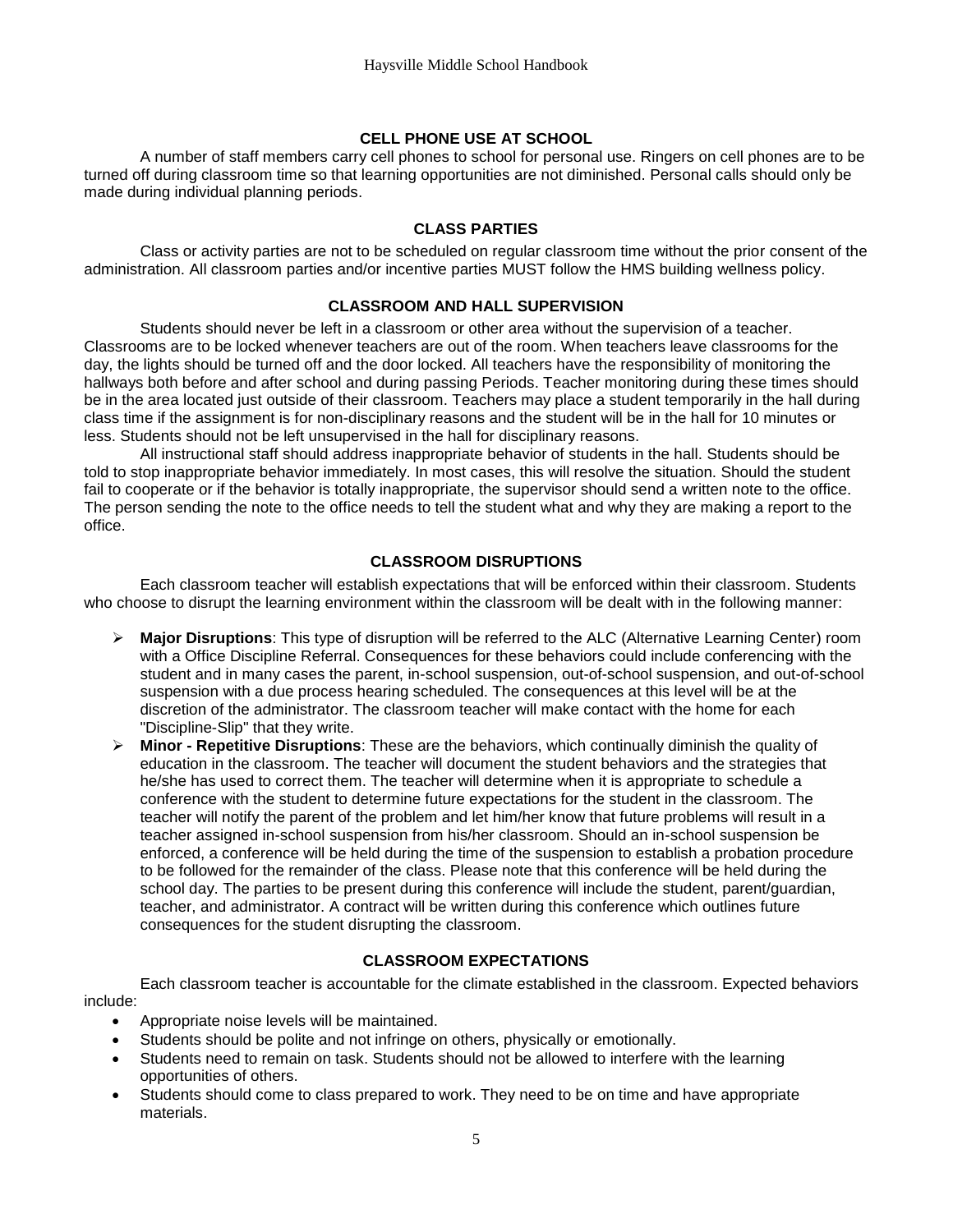<span id="page-8-0"></span>Students should respect the property of the school and other students.

#### **COMPUTER USE BY STAFF: BOARD POLICY IIGB**

The USD 261 Haysville Public School district complies with federal and state Children's Internet Protection Act (CIPA) laws and promotes Internet safety for all students through a curriculum that addresses cyber bullying and appropriate interaction with other individuals on social networking websites and chat rooms. It is the responsibility of all members of the USD 261 Haysville Public school staff to educate, supervise and monitor appropriate usage of the online computer network and access to the Internet in accordance with the CIPA laws.

Computer systems and networks are for educational and professional use only. Violation of this policy would include, but not limited to: sending or displaying offensive messages or pictures; using obscene language; damaging computers, computer systems or networks, including creating, uploading or downloading computer viruses; violating copyright laws, or loading personal software on district computers; harassing, insulting, or attacking others via computer networks; using others' usernames and passwords; trespassing in others' folders, work, files or networks; intentionally wasting limited resources; employing district computers and networks for commercial purposes; and giving out personal information over the Internet, such as full name and address. The district retains the right to discipline any employee, up to and including termination, for violations of this policy.

Employees shall have no expectation of privacy when using district e-mail, instant messaging, Internet access, or other official communication systems. The school district retains the right to duplicate any information on district computer systems or on any hard drive. Any e-mail, instant messaging, Internet access, computer application, or information in district computers or computer systems is subject to monitoring by the administration.

Email, instant messaging, and Internet access shall be used primarily to conduct approved district business, educational research, and educational purposes. Employees must use appropriate language in all messages. Employees are expected to conduct themselves in a professional manner and to use the system according to these guidelines or other guideline published by the administration.

No software, including freeware or shareware, may be installed on any district computer until cleared by the network administrator. The administrator will verify the compatibility of the software with existing software and hardware, and prescribe installation and de-installation procedures. Freeware and shareware may be downloaded only onto workstation floppy disks or CD-ROM, not hard drives. Program files must have the network administrator's approval to be installed on any district server.

#### **COPYRIGHT LAWS**

<span id="page-8-1"></span>A document has been placed in the LiveBinder from the US Copyright Office, Washington D.C. titled – Reproduction of Copyrighted Works by Educators and Librarians – last revised in 8/2014, to be used as your guideline for the reproduction of any copyrighted material.

As stated in this publication, the Copyright Office can be contacted at [www.copyright.gov,](http://www.copyright.gov/) by telephone at 1-877- 476-0778 (toll free), with staff members on duty from 8:30 a.m. until 5:00 p.m. EST. they can also be contacted by mail, and that address is located on the last page of the document, in the bottom left hand corner.

#### **COUNSELORS**

<span id="page-8-2"></span>The counselors serve to help students with any difficulties they are experiencing. The counselors also help to organize and maintain an adequate record system, act as consultants for the testing program, and use tests and other information to help students, parents and teachers. The primary responsibility of the counselors is to provide assistance and support for individual students.

#### **DAMAGE OF SCHOOL PROPERTY**

<span id="page-8-3"></span>Any student who shall intentionally destroy or damage any school property, or who shall deface (by cutting or with writing or pictures) any fence, furniture, building, or other school property shall immediately compensate for such damage, or upon refusal, may be suspended from school until compensation has been made.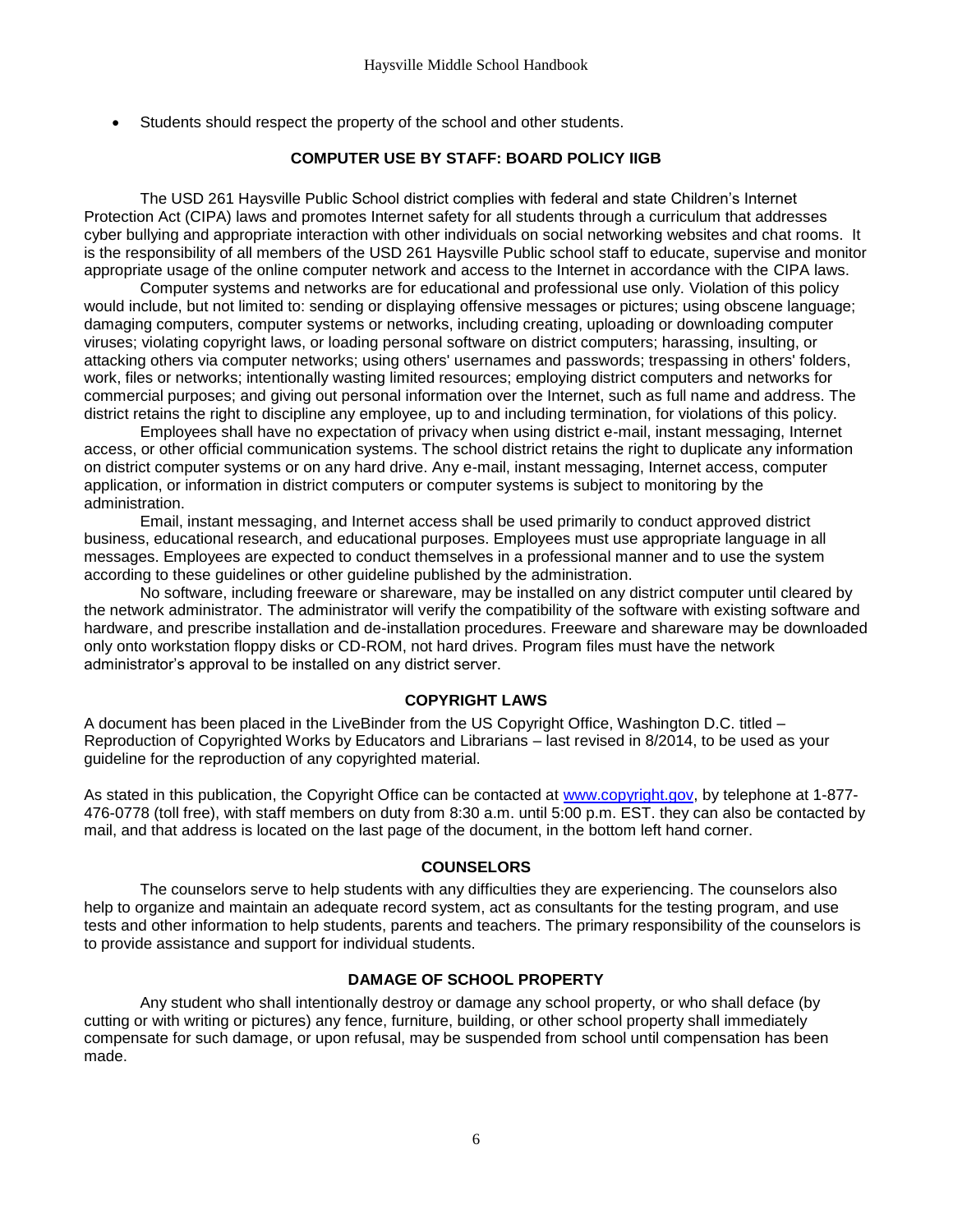#### **DETENTIONS**

<span id="page-9-0"></span>The procedures used for detention purposes are primarily related to students who are tardy to class. The administration reserves the right to assign a detention for other purposes as deemed necessary. Detention procedures are defined in detail in the student tardy section of this handbook.

#### **DRUG FREE SCHOOLS: BOARD POLICY GAOB**

<span id="page-9-1"></span>The unlawful possession, use, sale or distribution of illicit drugs and alcohol by school employees on school premises or as a part of any school activity is prohibited. This policy is required by the 1989 amendments to the Drug Free Schools and Communities Act, P.L. 102-226, 103 St. 1928.

As a condition of continued employment in the district, all employees shall abide by the terms of this policy. Employees shall not unlawfully manufacture, distribute, dispense, possess or use illicit drugs, controlled substances, or alcoholic beverages on district property or at any school activity. Compliance with the terms of this policy is mandatory. Employees who are found violating the terms of this policy will be reported to the appropriate law enforcement officers. Additionally, an employee who violates the terms of this policy will be subject to any of the following sanctions:

1. Short term suspension with pay;

2. Short term suspension without pay;

3. Long term suspension without pay;

4. Required participation in a drug and alcohol education, treatment, counseling, or rehabilitation program.

5. Termination or dismissal from employment.

Prior to applying sanctions under this policy, employees will be afforded due process rights to which they are entitled under their contracts or the provisions of Kansas law. Nothing in this policy is intended to diminish the right of the district to take any other disciplinary action, which is provided for in district policies or the negotiated agreement. This policy is not intended to change any right, duty or responsibilities in the current negotiated agreement.

If it is agreed that an employee shall enter into and complete a drug education or rehabilitation program, the cost of such program will be borne by the employee. Drug and alcohol counseling and rehabilitation programs are available for employees of the district. A list of available programs along with names and addresses of contact persons for the program is on file with the board clerk.

Employees are responsible for contacting the directors of the programs to determine the cost and length of the program, and for enrolling in the programs.

A copy of this policy shall be provided to all employees.

#### **DRUG FREE WORKPLACE: BOARD POLICY GAOA**

<span id="page-9-2"></span>Maintaining a drug free work place is important in establishing an appropriate learning environment for the students of the district. The unlawful manufacture, distribution, sale, dispensing, possession or use of a controlled substance is prohibited in the district.

As a condition of employment in the district, employees shall abide by the terms of this policy.

Employees shall not unlawfully manufacture, distribute, dispense, possess or use controlled substances in the workplace.

Any employee who is convicted under a criminal drug statute for a violation occurring at the workplace must notify the superintendent of the conviction within five days after the conviction.

Within 30 days after the notice of conviction is received, the school district will take appropriate action with the employee. Such action may include, suspension, placement on probationary status, or other disciplinary action including termination. Alternatively, or in addition to any action short of termination, the employee may be required to participate satisfactorily in an approved drug abuse assistance or rehabilitation program as a condition of continued employment. The employee shall bear the cost of participation in such program. Each employee in the district shall be given a copy of this policy.

This policy is intended to implement the requirements of the federal regulations promulgated under the Drug Free Workplace Act of 1988, 34 CFR Part 85, Subpart F. It is not intended to supplant or otherwise diminish disciplinary actions, which may be taken under board policies or the negotiated agreement.

Maintaining a drug free workplace is important in establishing an appropriate learning environment for the students of the district. The unlawful manufacture, distribution, dispensing, possession or use of a controlled substance is prohibited in the district.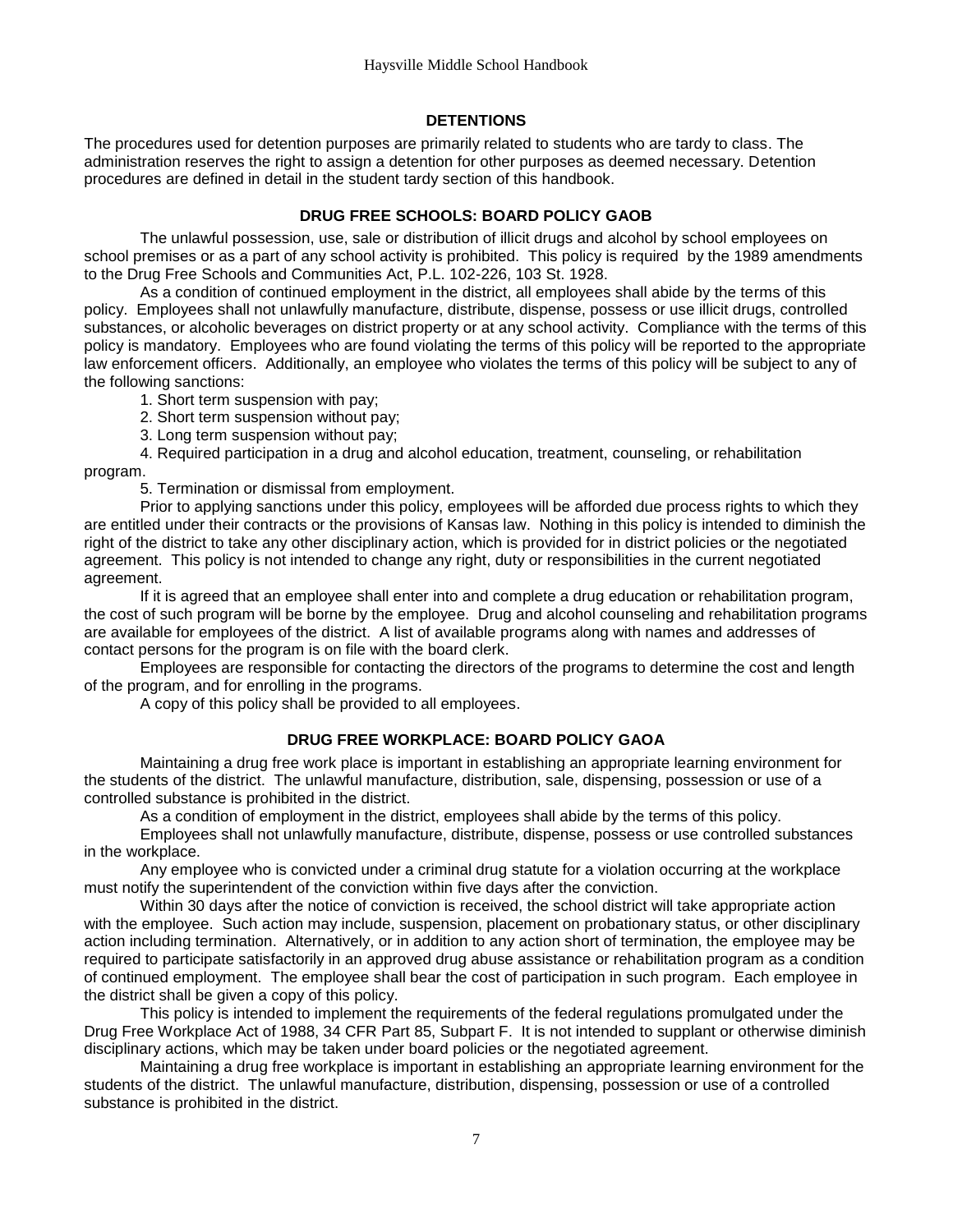#### **EDUCATIONAL TESTING PROGRAM: BOARD POLICY II (SEE JR ET SEQ.)**

<span id="page-10-0"></span>The district educational testing program shall consist of multiple assessments. These assessments shall include, as a minimum, individual teacher subject matter tests, district group achievement tests, and state required tests.

#### **Test Integrity**

The board requires all licensed staff members to protect the integrity of the student assessment process. Honest administration of the test and accurate reporting of student achievement to the board, the community and the state of Kansas is necessary to maintain accountability measures. All students and staff are required to maintain a high level of integrity in the administration and completion of student assessments.

#### **Reporting Test Results**

The superintendent shall report annually in writing to the board the results of the district's academic achievement testing program. State required test results shall be disaggregated as required by current regulation and shall be reported annually to the board, district patrons and the State Board of Education.

#### **EQUIPMENT: BOARD POLICY KGA**

<span id="page-10-1"></span>Requests for use of district equipment by individuals or outside organizations shall be submitted to the superintendent. Any request shall be granted or denied pursuant to guidelines for using equipment developed by the administrator and approved by the board. The superintendent may establish a deposit for use of school equipment before it is removed from the school grounds or other district property. The deposit will be paid to the principal and will be refunded when the equipment is returned in working order. Personal Use

<span id="page-10-2"></span>No district equipment shall be used by staff for personal reasons at school or away from its designated station without the prior approval of the building principal.

#### **EXCHANGE OR SALE OF ARTICLES**

No student will be permitted to exchange personal possessions such as pens, jewelry, articles of clothing, etc. Students will not be allowed to sell articles (candy, cookies, cards, etc.) on school property unless they are a member of a school sponsored group and the sale has been approved through the principal.

#### **EXTRA-DUTY ASSIGNMENTS**

<span id="page-10-3"></span>Staff members who are interested in working for pay at extra-curricular activities need to contact the athletic director. The athletic director will assign workers for the activities. Pay for working these activities will be per negotiated agreement.

#### **FACILITY USE**

<span id="page-10-4"></span>All requests for use of school facilities outside of the normal school day need to be arranged through the office. A building usage form must be filled out to ensure that multiple groups are not assigned to the same areas in the building. A building administrator must sign this form. Approval for such use of the building will be based upon BOE policy. School activities will have first priority for school facilities.

#### **FACULTY MEETINGS**

<span id="page-10-5"></span>Faculty meetings involving the total faculty will be held on a regular basis. It is the expectation of the administration that all staff members be in attendance during these meetings.

#### **EMERGENCY DRILLS**

Fire and tornado drills will be conducted on a regular basis. Instructions for fire drills: Fire drill instructions should be posted near the door of each classroom. Fire drills will be initiated with the sounding of the fire alarm.

- 1. Close all windows and doors. Do not lock the doors.
- 2. Teachers will need to take their computer outside with them.
- 3. Staff members need to accompany their class at least 100 feet from the building. The class should be kept together and supervised at all times.
- 4. Students should walk out of the building in a single file line. Students should walk fast, but not run.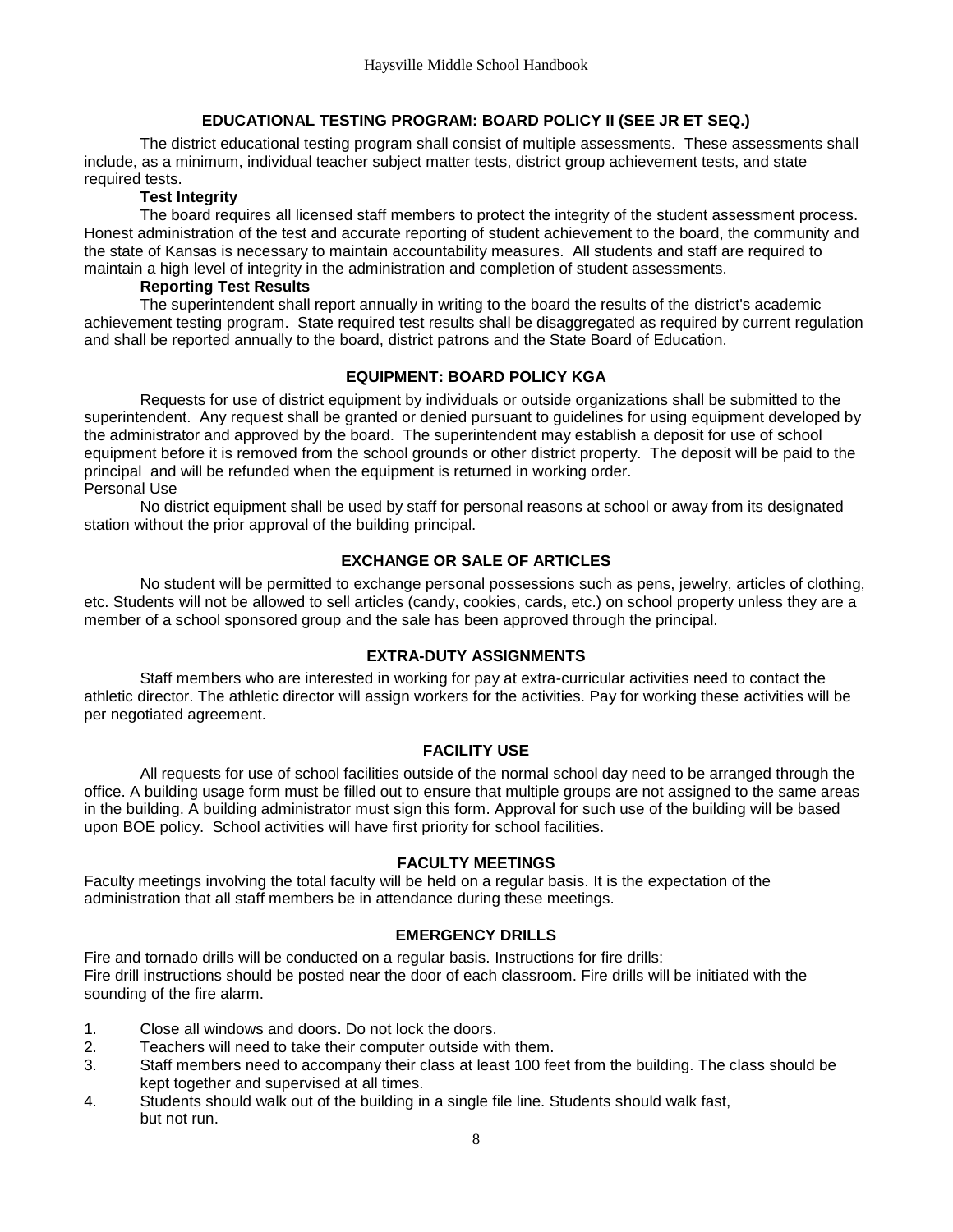- 5. Classes should not return to the building until an "all-clear" signal is given by an administrator.
- 6. Once the "all-clear" signal has been given, classes should return to the building in an orderly fashion.
- 7. Instructions for exiting classes will be provided at the beginning of each school year.
- 8. Alternative routes should be used if the primary exit is not accessible.

#### <span id="page-11-0"></span>**Tornado drills will be announced over the intercom.**

- Instructions for tornado drills should be posted near the door of each classroom. Teachers will accompany their students when the tornado alarm sounds. Instructions for tornado drills include:
- 1. Close all windows and doors. Do not lock the doors.
- 2. Teachers will need to take their grade book, crisis handbook, and flashlight with them.
- 3. Staff members need to accompany their class to their assigned area. The class should be kept together and supervised at all times.
- 4. Students should walk to their assigned area in a single file line. Students should walk fast, but not run.
- 5. Students should be seated, facing walls if possible, with their heads down and their hands covering their heads for protection.
- 6. Students should remain quiet at all times.
- 7. Classes should not return to their classroom until an "all-clear" signal is given. The "all-clear" signal will be announced over the intercom.
- 8. Once the "all-clear" signal has been given, classes should return to their classroom in an orderly fashion.

Students will not be released from school during a time of a tornado warning for any reason to anyone, **EXCEPT THEIR PARENT OR GUARDIAN who comes personally and requests that their son/daughter be released.** Telephone requests for students to be released will not be honored. Request for students to be released by persons other than parents/guardians will not be honored. Please note this includes brothers, sisters, and other relatives or baby-sitters.

### **FIELD TRIPS AND EXCURSIONS: BOARD POLICY IFCB-R**

<span id="page-11-1"></span>Field trips may be approved by the principal when reasonable educational objectives can be established. Advance requests for field trips including transportation and other resource needs shall be submitted by the teacher to the principal. Each building principal shall develop a form to notify parents of a forthcoming field trip. The form shall include the nature of the trip, departure time, expected return time, name of sponsor(s), and mode of travel. The form shall also include a space where a parent may ask that a child be excused and the reasons for the excuse.

#### **FIRST AID: BOARD POLICY JGFG & JGFG-R**

<span id="page-11-2"></span>When a staff member sees a student who has been involved in an accident at school, on school property or at a school-sponsored event, the staff member shall follow the rules for the care of an injured student and report the accident to the building principal. If a student has an accident, which appears to require medical treatment, no action shall be taken by an employee except to send for medical help and to make the student as comfortable as possible while waiting for medical assistance to arrive. If an employee is qualified to administer first aid, that aid may be given. Qualified employees, for the purpose of this policy, are those employees who have successfully completed an approved Red Cross first aid program or the school health clerk.

Appropriate records shall be kept in case a student accident occurs.

When appropriate, the student's parent(s) shall be notified of the injury as soon as possible to determine appropriate action. If the student needs medical attention and the parents cannot be reached, the principal shall seek emergency medical treatment.

#### Records

Appropriate records documenting student accidents shall be kept on file in the principal's office.

#### **FUNDRAISING**

<span id="page-11-3"></span>The purpose of fund raising is to raise money for projects and activities of an organization, club, or class to benefit student activities beyond what is allowed by the Board of Education subsidy. School organizations provide an important extracurricular opportunity to develop student leadership and involvement through the attainment of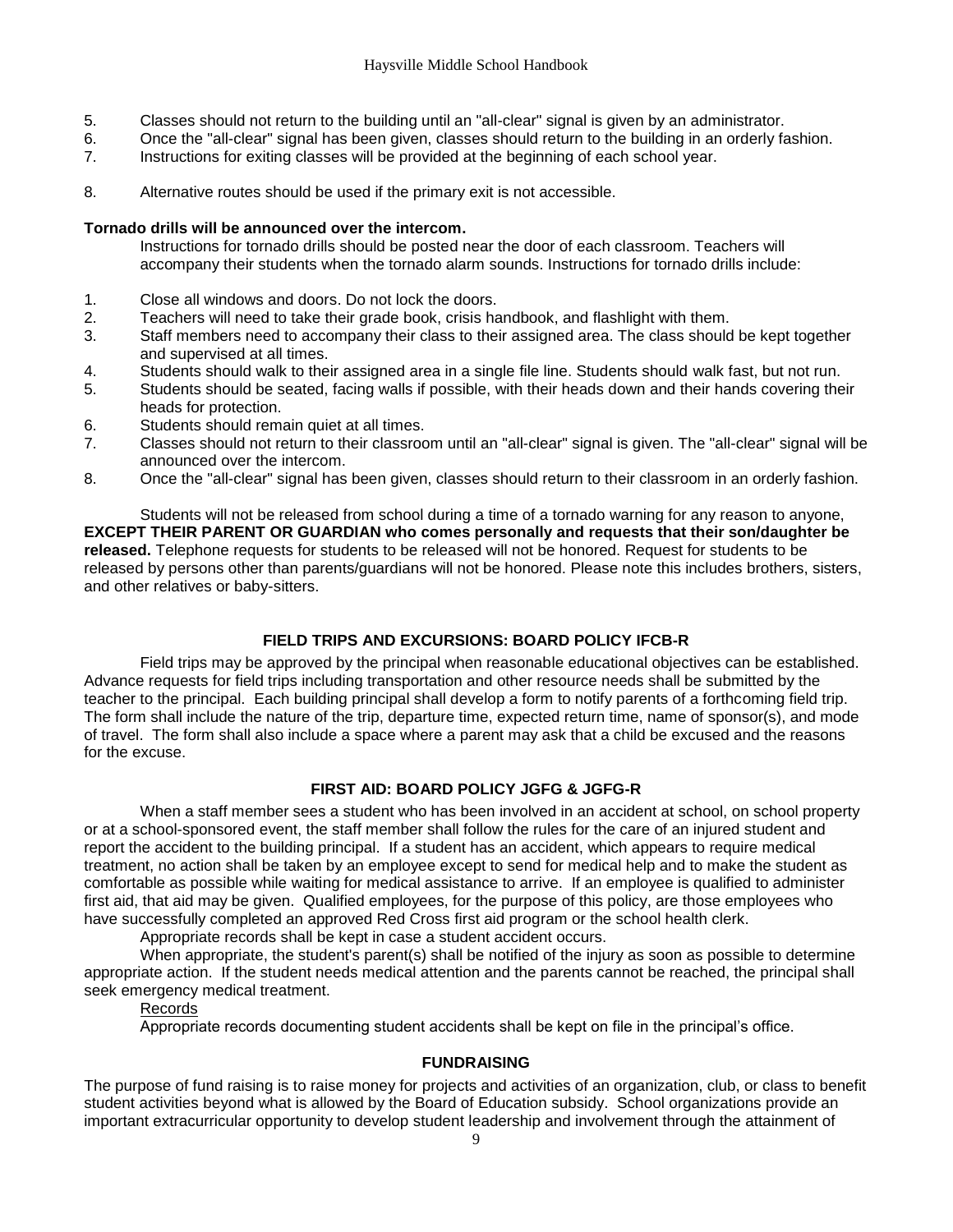worthwhile goals designed to accomplish the organization's purpose--fund raising should not be for individual gain, membership parties, etc. The following guidelines encourage student involvement with "checks and balances" designed to provide accountability and protection for all parties handling fundraising products and monies. They also recognize the need for funds by "many" organizations operating in a limited market. There are many ways to involve students in the organization's purpose with little or no costs--campus beautification, provide tutoring services, posters/recognition, etc.

- 1. All projects, drives, campaigns, etc. must be submitted to the Principal for approval. The Principal will screen requests with respect to the following: a) organization's need/goal, b) conflict with other school activities or fund raisers, c) type, quality, price of product, d) past experience with and expected support by the company (presorted products, return of unsold items, computer generated checkout/collection summaries for each seller and total group, etc.).
- 2. All income and expenditures must be processed through the school activity account. All funds must be placed in the school activity account and dispersed by check. Under no circumstances is any sponsor or club member to collect money and then spend it. No checks will be issued until funds are available in the club account--it is illegal to ever have an activity account with a negative balance. Most fund raising companies work with schools through pre-sales/consignment and bill the organization after products are distributed and monies are collected.
- 3. The sponsor is responsible for the products purchased and the monies collected. The system of accounting for the distribution of product and collection/transfer of monies should be approved by the Principal. The Principal is available to help develop an accurate accounting system with "checks and balances" to protect the sponsor, students and organization from accusations of theft/loss and to help insure the projected profit for the efforts expended. Many companies provide computer generated checkout/collection sheets that could easily be modified to provide appropriate checks and balances.
- 4. DISTRIBUTION OF PRODUCT: The recommended procedure is that the money is to be collected when the product is delivered. If you find you need a different procedure, please contact the Principal in advance. Whether you use students to sort items into individual seller bags for their distribution and collection or the company provides this service, each bag should contain a listing of what items go to each customer and the amount to be collected (include 6.3% tax) from each customer and total amount to be collected for all items issued. Have one student confirm count in each bag and initial listing. Set a time, with officer help, for sellers to pickup items confirming count in bag and sign/date checkout sheet to that effect. Checkout/Collection sheet (could be sheet for each individual or summary of all sellers) should contain "Seller Name", individual "Item Count, per item Cost", "Tax", "Total Due" to be collected by seller, and sign/date "Item Receipt" column.
- 5. UTILIZE STUDENTS, IT'S THEIR FUND RAISER, BUT BE PRESENT AND MONITOR THEM FOR THEIR PROTECTION. Work with the Principal to help you determine the appropriate level of involvement of your students in handling monies for the particular fund raiser approved.
- 6. USE LOCKED BANK BAG/VAULT/NIGHT DEPOSIT: The office will issue the sponsor a lockable bank bag for safe storage of their monies from tampering while the bag is in their possession or in the vault. Frequent deposits or use of a different bag for daily collections is suggested versus transporting large sums of monies to and from your room. Except in the presence of the sponsor, students should not have access to the bank bag.
- 7. COLLECTION OF MONIES: Checkout/Collection sheet may be used to record collection of monies from students.
	- a) Set time for collection of monies in your presence.
	- b) Sponsors should accept money packets from students outside of scheduled times to avoid students carrying large sums of monies around school, a receipt of such is mandatory.
	- c) Figure and collect current sales tax on all fundraising items sold--by law, it must be paid whether you collect it or not.
	- d) Receipt books must be used. They may be obtained from the office.

### **GIFTS: BOARD POLICY JL (SEE GAJ, KH)**

The giving of gifts between students and staff members is discouraged.

<span id="page-12-0"></span>Unless approved by the principal, staff members shall not give gifts to any student or class of students when the gifts arise out of a school situation, class or school-sponsored activity.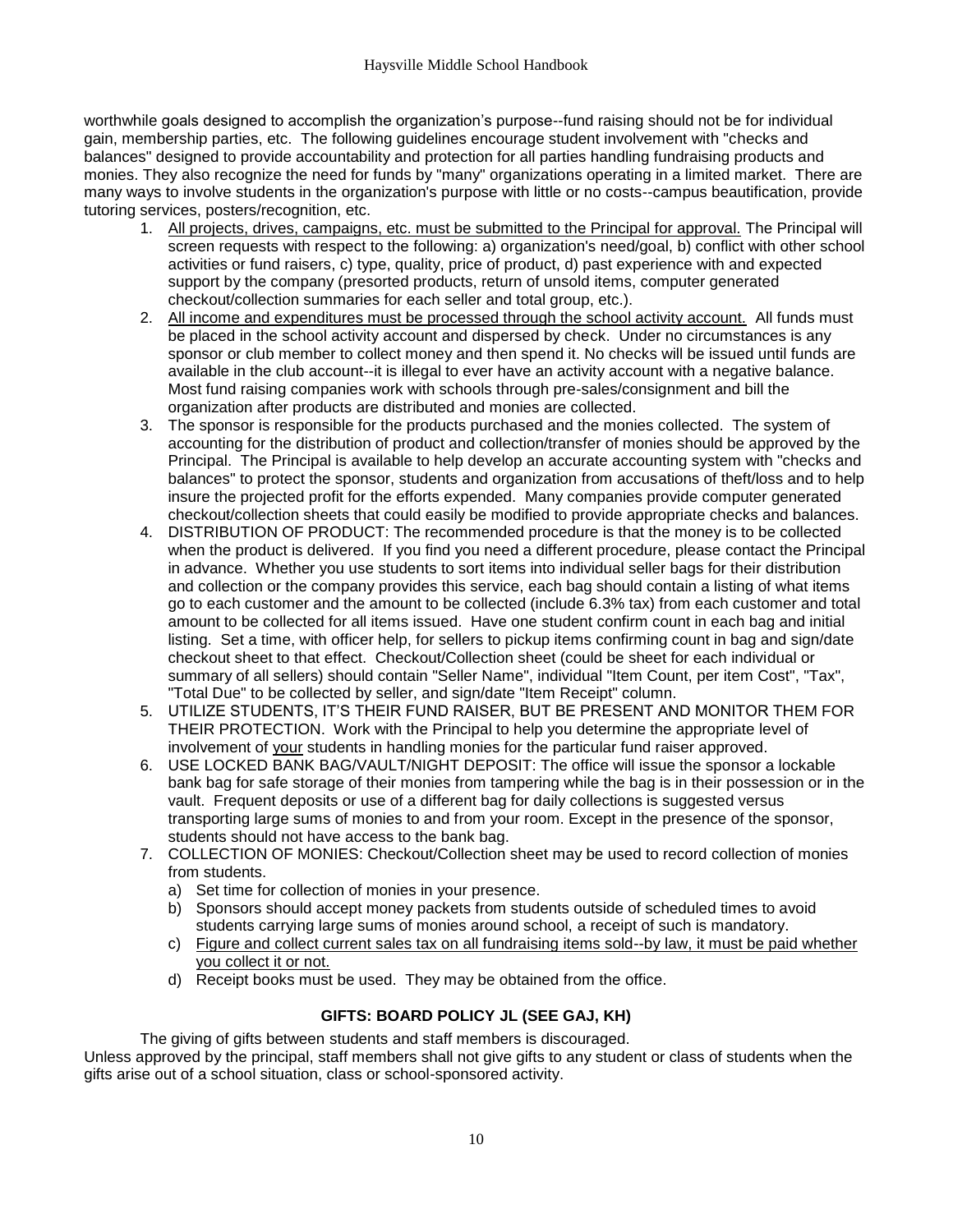#### Gifts to Staff Members

Staff members are prohibited from receiving gifts from vendors, salesmen or other such representatives. Premiums resulting from sales projects sponsored by the school shall become the property of the school Any organization or individual making a gift to the district shall have the prior approval of the board. All gifts will be regarded as district property.

#### **GRADE BOOKS**

<span id="page-13-0"></span>Grade books are essential for maintaining accurate records on student progress. They are also necessary to take accurate attendance. Each teacher should keep their grade book (computer) in a secure place where students do not have access. Students should never be allowed to see another student's grades in the grade book. Oral reading of grades is not allowed. These situations would be violations of the Family Privacy Act.

Your grade book, through the means of PowerGrade and PowerSchool, should also be used as a communication tool for USD 261 patrons. It is reasonable to request that assignments be posted on a daily basis so that parents are able to determine if their child had homework for the day. It is also reasonable to specify that all grades be posted as soon as possible and if delays are to exist, those delays need to be communicated through the means of the description of said assignment.

#### **GRADING PROCEDURES**

<span id="page-13-1"></span>Arrived at through the means of staff discussion, implementation, and constant evaluation, Haysville Middle School holds the expectation that missing assignments are not an acceptable practice. To this end, it is the responsibility of staff to allow students to turn in missing work from each grading Period. The formal timeline for this feature; the work must be turned in no later than one full week following the close of the grading Period in question. The only exception to this process would be the end of the school year and the need for grades to be determined for promotion and/or retention purposes as quickly as possible. In the event that an individual teacher wants to extend this timeline, that teacher has the authority to do such. The timeline cannot be shortened, nor can the provision to not give credit be altered.

This student work will be given credit for this work. Students will not be expected to turn in this work for no credit. If no credit is given for this work, then the assignment will not count for any student in that specific class.

#### **GRADING PROCEDURES – END OF THE YEAR FINAL GRADE CALCULATION**

<span id="page-13-2"></span>Each individual grading Period will be assigned a point value on the four-point scale, A=4, B=3, C=2, D=1, and F=0. For a student to meet the promotion criteria, that student must accumulate 4 total points and receive teacher recommendation. In the event a student does not accumulate 4 total points, that student may be promoted on the teacher recommendation component alone.

#### **GUIDED STUDY PERIOD**

<span id="page-13-3"></span>At the conclusion of each school day, a 37 minute period has been established to give each student the opportunity to gather the day's work prior to being released from school. Most staff members will be assigned to a Guided Study and will assist students with this task. Each staff member is expected to check individual student grades, inform students of any outstanding and/or missing work, and read the daily bulletin to their students daily. A criterion for guided study is constantly under development and any adjustments will be distributed to staff in a timely manner.

#### **HEALTH AIDE**

<span id="page-13-4"></span>The health aide does not administer medication of any kind except to children on continued medication who have specified orders from their physician and a prescription bottle with that child's name on it. They must also have a note from the parent(s) and the physician. These medications must be kept in the health room and administered by the health aide or nurse.

For minor injuries, first aid is administered by the health aide, but never by one child to another.

No child will be taken or sent home until a parent or another designated responsible person is contacted at home or at work. At no time will an ill child be permitted to walk home. Parents must leave a telephone number of a neighbor or relative to be contacted when the parents cannot be reached; however, they are to be sure the person whose number is given is aware of this responsibility.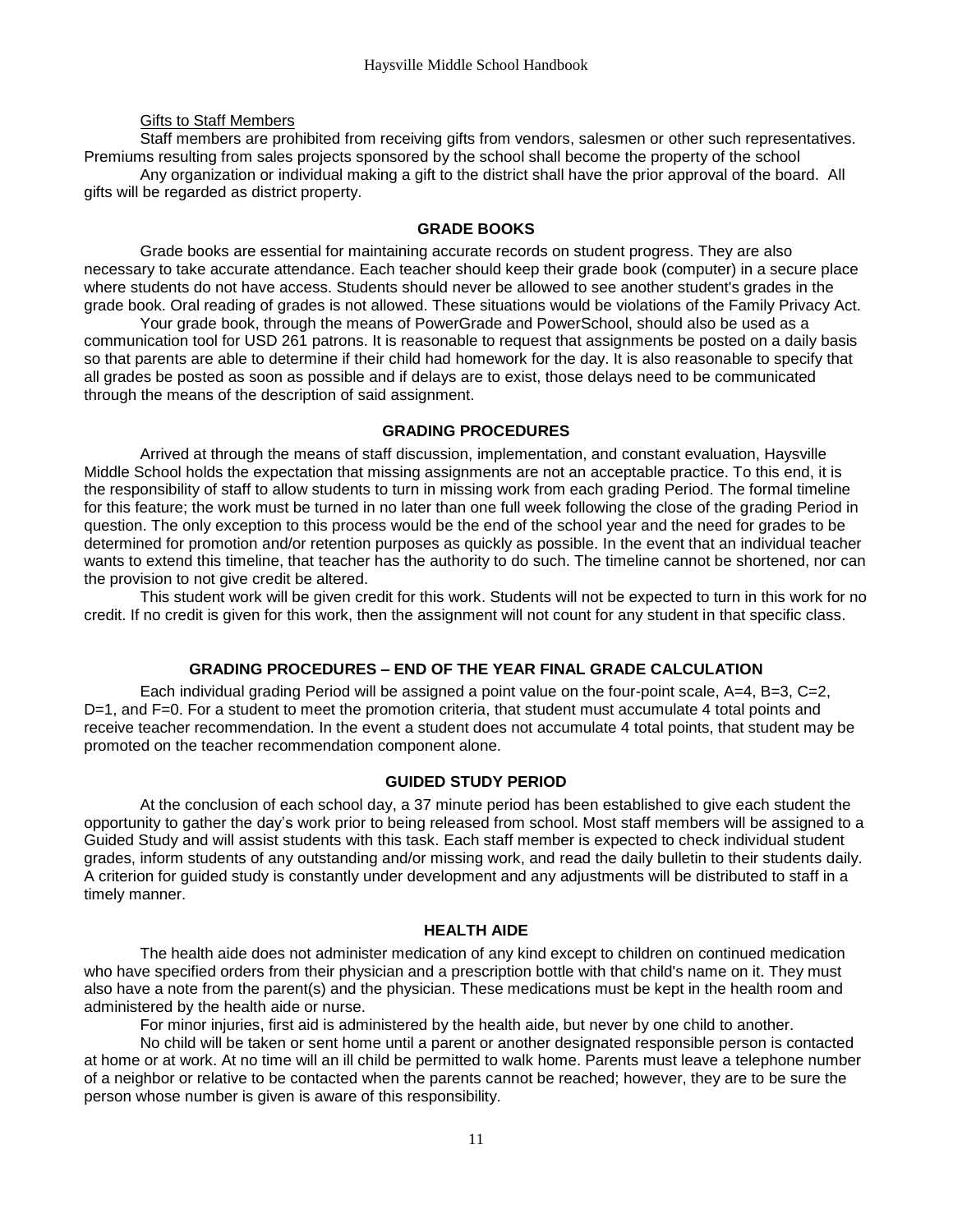#### **HOMEWORK REQUESTS BY PARENTS**

<span id="page-14-0"></span>Parents may request homework when their child has extended absences. An email notice is sent out to notify classroom teachers who normally assign homework. Homework should be sent to the office by the end of the school day on which the request was made.

#### **IN-SERVICE EDUCATION: BOARD POLICY GBRC**

<span id="page-14-1"></span>There shall be a program of in-service education for employees, which meets minimum statutory and state board of education requirements. The program shall promote continuous professional development, diversification in academic foundations or subject knowledge, improved job effectiveness and enhanced skills. When appropriate, the superintendent shall consult with the staff about in-services.

All appropriate employees shall attend in-service education sessions unless excused by the superintendent. In-service programs may utilize all or a portion of the workday.

#### <span id="page-14-2"></span>**INTERROGATIONS AND SEARCHES: BOARD POLICY JCAB, JCAB-R, JCABB, JCABB-R, JCAC, JCAC-R JCAB Searches of Property JCAB**

Principals are authorized to search property if there is reasonable suspicion that district policies, rules or directives are being violated. In addition all lockers shall be subject to random searches without prior notice or reasonable suspicion. All searches by the principal shall be carried out in the presence of another adult witness.

#### **JCAB-R Searches of Property JCAB-R**

Search of Lockers

Lockers in the district schools shall be under supervision of the principal. Students shall have no expectation of privacy in any school locker.

The combinations and/or keys to all locker locks shall be in the possession of the principal and stored in a place designed to guard against unauthorized access or use. The principal may search any locker at any time without notice. Students shall not place locks, other than those approved by the school, on any locker.

#### Searches of Property

Any person other than the principal who wishes to search a student's locker or property shall report to the principal before proceeding. In no event shall any person be permitted to search a student's locker or property without the principal's consent unless the person has a valid search warrant authorizing a search.

If a law enforcement officer desiring to search a student's locker or property has a search warrant, the principal shall permit the search, which shall be made in the presence of the principal.

Prohibited items found during the search shall remain in the custody of either the building principal or the law enforcement officer. If any items are turned over to law enforcement officials the principal shall receive a receipt for the items.

(Whenever the principal is mentioned in this rule, it shall be construed so as to include the superintendent "or designated representative.")

#### **JCABB Searches of Students JCABB**

Principals are authorized to search students if there is reasonable suspicion that district policies, rules or directives are being violated. Strip searches shall not be conducted by school authorities. All searches by the principal shall be carried out in the presence of another adult witness.

#### **JCABB-R Searches of Students JCABB-R**

The student shall be told why a search is being conducted. The student shall be requested to empty items such as, but not limited to, pockets, purses, shoulder bags, book bags and briefcases. The principal or designee will make an attempt to contact the student's parents/guardians and may call law enforcement. Items, which the principal or designee believes may be connected with illegal activity, shall remain in the custody of the principal or designee unless the items are turned over to law enforcement officials. If the student refuses to cooperate, the principal or designee may take disciplinary action and/or seek assistance from law enforcement. (See JDD and JCAC)

If law enforcement assistance is present, further search of the student shall be with cooperation and assistance of law enforcement officials. The principal or designee shall remain with the student and be present during any search of the student made by law enforcement officials on school property. The principal or designee shall receive and file a receipt for items turned over to law enforcement officials.

If the principal or designee believes a student is in possession of an object, which can jeopardize the health, welfare, or safety of the student or others, the student shall be removed to a safe location. This determination may be based on any information received by the principal or any member of the faculty or staff.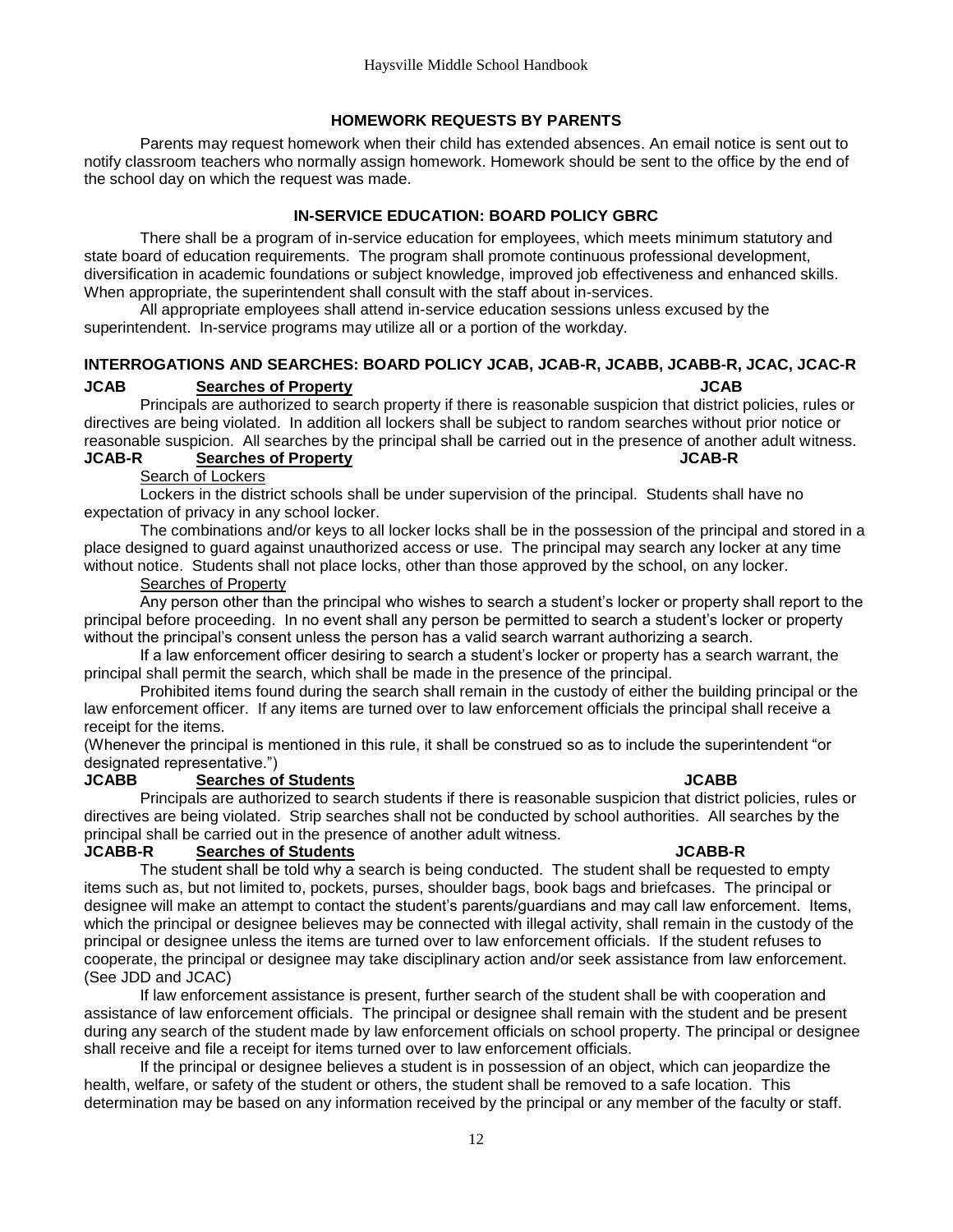#### **JCABB-R Searches of Students JCABB-R-2**

A written report of each search shall be made by the principal or designee and submitted to the superintendent. The superintendent shall keep a copy of the written report on file.

(Whenever the principal is mentioned in this rule, it shall be construed so as to include the superintendent "or designated representative.")

### **JCAC Interrogation and Investigations Conducted in the Schools JCAC**

It shall be the policy of the district that a reasonable cooperative effort be maintained between the school administration and law enforcement agencies. Law enforcement officials may be summoned in order to conduct an investigation of alleged criminal conduct on the school premises or during a school-sponsored activity or to maintain order.

They may also be summoned for the purpose of maintaining or restoring order when the presence of such officers is necessary to prevent injury to persons or property. Administrators have the responsibility and the authority to determine when the presence and assistance of law enforcement officers is necessary within their respective jurisdictions. The district's administrators shall at all times act in a manner which protects and guarantees the rights of students and parents and shall cooperate with law enforcement officials as provided in JCAC-R.

School staff members shall be informed of the contents of this policy and rules at least annually.<br>JCAC-R **Interrogation and Investigations** JUGAC-R **Interrogation and Investigations** 

#### Initiated by School Administrators and Conducted by Law Enforcement Officers

When law enforcement officers conduct an investigation and/or question a student(s) during school hours, the building principal shall make reasonable attempts to contact parents, guardian or representative of the student(s) prior to questioning. To the extent possible, reasonable requests of the parents, guardian or representative shall be observed. Notification or attempted notification of parents, guardian or representative shall be documented by the administrator involved. If a student's parents, guardian or

representative is not present during questioning of a student, the principal shall be present.

## **JCAC-R Interrogation and Investigations JCAC-R-2**

Initiated and Conducted by Law Enforcement Officers

The administration shall cooperate with law enforcement officers who are conducting investigations of suspected child abuse. (See GAAD) Law enforcement officers shall not be permitted to conduct investigations during school hours except in demonstrated emergency situations. If a demonstrated emergency is found, the principal shall require identification of law enforcement officials and reasons for the interrogation or investigation of a student. If the principal is not satisfied with either the identification or the reason, the request shall not be granted. The principal shall attempt to notify the superintendent and the officer's superiors of the reasons for the refusal.

#### Violations of Criminal Law

Information on criminal conduct shall be turned over to law enforcement officials. (See EBC) Taking Students Into Custody

Students shall not be voluntarily released by school officials to law enforcement authorities unless the student has been placed under arrest or taken into custody by law enforcement or SRS. Reasonable effort shall be made to notify the student's parents, guardian or representative when students are removed from school for any reason by law enforcement authorities.

#### **JCAC-R Interrogations and Investigations JCAC-R-3**

Notification efforts shall be documented. Parents shall not be notified by school officials when their child is taken into custody by SRS and/or law enforcement as a result of allegations of abuse or neglect.

When a student has been taken into custody or arrested on school premises without prior notification to the building principal, the school staff present shall ask the law enforcement officer to notify the principal of the circumstances as quickly as possible.

#### Disturbance of School Environment

<span id="page-15-0"></span>Law enforcement officers may be requested to assist in controlling disturbances at school and if necessary to take students or other persons into custody.

### **INVENTORY**

Each teacher should have an inventory of the equipment and materials in his/her classroom. Within the first month, each teacher should add to his/her inventory those permanent pieces of equipment, which were added to the classroom during the summer. A new complete inventory is requested each May before checking out. Equipment or furniture should not be moved from the classroom unless authorized by the principal.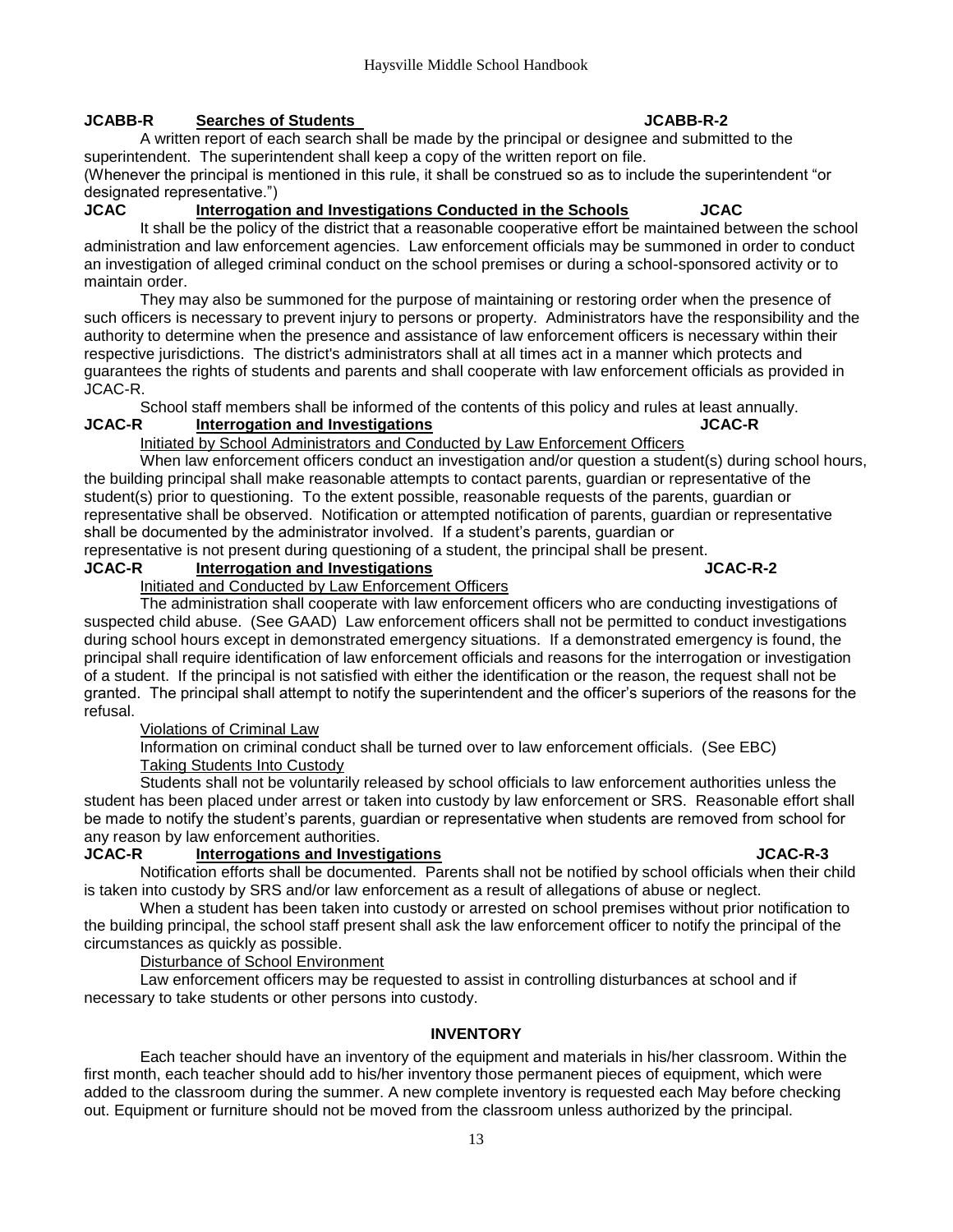#### **KEYS**

<span id="page-16-0"></span>Each staff member will be issued keys necessary to lock and unlock their assigned areas. Building keys will no longer be issued. Individuals may gain entrance to the building through the use of the District Issued Badge. This process keeps a record of entry electronically. The principal must be notified immediately if any key, or District Issued Badge is lost. In both cases, if lost, there will be a \$20 replacement fee. Duplicate keys are not to be made. Teachers who use the facility after school hours must check all doors used to ensure that they are secured and locked when they leave. Keys or ID Badges should never be handed to a student.

#### **LESSON PLANS**

<span id="page-16-1"></span>It is an expectation by administration at Haysville Middle School that all teachers complete weekly lesson plans, and if requested, submit those to the administration. All staff new to the building should submit lessons plans to Mrs. Glover weekly until told otherwise. Lesson plans should be turned in prior to the first instructional period, of the first instructional day each week. Every teacher should have a set of emergency lesson plans located in their desk. These plans should include enough information for at least 3 to 5 days' worth of work. There are many occasions when individuals are called out of town in emergency situations. When this occurs, it is much easier to have plans available in your room. This saves writing plans prior to your leaving town.

#### **LIBRARY**

<span id="page-16-2"></span>The Library Media Center contains a wide variety of books and other material to help you succeed at Haysville Middle School. There are materials that can be used for assignments and for your personal recreational reading. Students come to the Media Center each week at a regularly scheduled time with their language arts teacher. You may come at other times with permission from your classroom teacher. Your student identification card is required when you check out material. You will not be able to use your card if it is defaced so that your photo is not recognizable, or so that the barcode cannot be scanned. The Library Media Center does not charge fines for late books, however, you will be charged for any material that you lose or damage. You are responsible for everything that is checked out on your id card. Do not check out books for others- if you do, and they lose the item, you will be held responsible for it. You may have three items checked out at a time. Books from the general collection are usually due back in two weeks. Back issues of magazines may be checked out for three days. One magazine may be checked out at a time. During breaks, magazines may not be checked out. If you are sent to the Library Media Center by yourself, or in a small group, you MUST have your agenda or a pass which is signed by your teacher, and which has the time that you left your classroom. When you arrive in the Library Media Center, please stop by the counter and have your pass initialed by a member of the Library Media Center staff, or a student aide.

The Library Media Center is open to students from 7:30 a. m. until 2:50 p.m. Students may come in earlier or stay after school **if** they have written permission from a staff member. Please enter and leave the Library Media Center through the door in "A" hall. There is a security system in the Library Media Center, so if you exit the room, and do not have material properly checked out, the alarm will sound. If that happens, please return to the circulation counter. If you remove materials from the Library Media Center without having them checked out, you could be subject to disciplinary actions. A card is put in the pocket of each book that you check out. Keep the card in the pocket at all times. You will be charged .25 if you do not return the card when you return the book. If you misuse computers, or other electronic equipment in the Library Media Center, you will be subject disciplinary actions, according to building and district policies.

#### **MAIL BOXES**

<span id="page-16-3"></span>Each teacher is assigned a mailbox. These boxes should be checked at least once per day for various information and messages. Telephone messages will be put in these boxes. Please keep the boxes clean, as they are not designed to be used for storage.

#### **MEDICATIONS AT SCHOOL**

<span id="page-16-4"></span>Prescribed medication is given at school only upon written request from both the lawful custodian and the pupil's local attending physician or dentist. These written requests are required before administration of either short term or maintenance medications are initiated. Prescription medication that is being administered by the school must be in the original container, be properly labeled and be properly authorized by the written order of a licensed medical person. Only oral medications should be administered except in emergency situations. Any changes in type of drugs, dosage and/or time of administration shall be accompanied by physician's orders and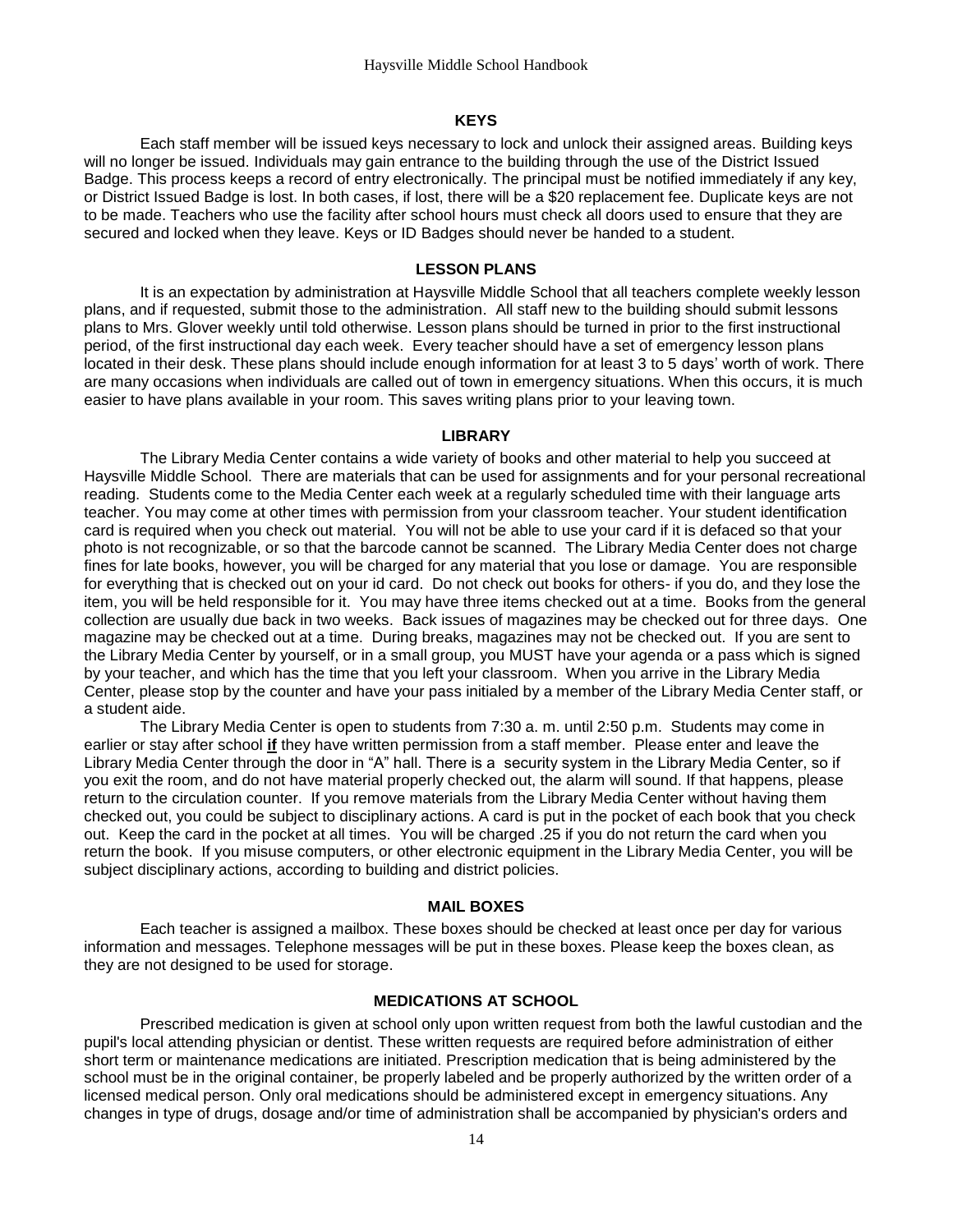parental permission and a newly labeled pharmacy container.

No medications, including over-the-counter medications, will be maintained on school premises except when prescribed. Over-the-counter medications shall not be supplied by school employees or kept in athletic areas. Deciding whether any drug is needed is a form of diagnosis, and dispensing medication is a form of treatment. Unauthorized administration of un-prescribed medications shall not be practiced by any school personnel including school nurses.

<span id="page-17-0"></span>Requests to allow a student to possess and self-administer prescription medication can only occur through an official appeal to the Board of Education.

#### **PAY CHECKS**

Paychecks will be issued as per negotiated agreement.

#### **PHYSICAL FORCE: NEGOTIATED AGREEMENT, ARTICLE XII: SECTON B**

<span id="page-17-1"></span>While in the course of his/her employment, a teacher may use a reasonable physical force against a pupil to protect him/herself, to protect other persons, to prevent the destruction of property, or to prevent any illegal overt act on the part of the pupil.

#### **POWERSCHOOL**

<span id="page-17-2"></span>PowerSchool and PowerGrade are tools that enable staff to record grades and attendance; however, they also serve as a communication tool for our patrons. It is the expectation of the administration at Haysville Middle School that all staff use both of these programs to meet both stated needs, record keeping and communication. As stated in the grading section previously, it is a reasonable request for staff to post each days assignment in PowerGrade so that a patron may check their child's grades to determine if homework were assigned for that specific day. **It is also a reasonable request that grades for such work be posted as soon as possible, no later than five days following that assignment.**

#### **PROFESSIONAL CONFERENCES – BOARD POLICY GAN, GAN-R**

<span id="page-17-3"></span>Staff members seeking to attend professional conferences should plan on attending meetings that have a direct correlation between their teaching assignment or our building improvement plan. Prior to attending professional meetings the following materials must be completed and turned into the office:

- 1. Request for leave to attend the conference through the means of MyLearningPlan.com.
- 2. Submit an electronic requisition (e-req) to cover the registration fee.
- 3. Submit and electronic requisition (e-req) to cover hotel accommodations.
- 4. Transportation requests if a district owned vehicle is required.
- 5. Per Diem's are no longer allowed due to Internal Revenue Services (IRS) regulations. Requests for reimbursement shall have the following attached: receipts for transportation, parking, hotels or motels, meals and other expenses for which receipts are ordinarily available. These claims must be submitted on a district approved travel expense claim for reimbursement. Claims for reimbursement may be made up to, but should not exceed, the following amounts: The daily in-state allowance is \$30.00 (\$7.00 for breakfast, \$8.50 for lunch and \$14.50 for dinner). The daily out-of-state allowance for meals during outof-state conferences is \$40.00 (\$8.00 for breakfast, \$12.00 for lunch, and \$20.00 for dinner). In addition, tips up to 15 percent of the meal cost are allowable for satisfactory service. The district will not reimburse any claims for alcoholic beverages.

#### **PROFESSIONAL HOURS**

<span id="page-17-4"></span>Teachers are assigned one plan Period and six teaching Periods. The plan Period shall be used for school purposes on campus unless otherwise provided for by the principal. This Period should be used to plan the instructional program, prepare tests, correct papers or run material off for class. With the implementation of core content teams, and common plan time for those teams, there is an expectation of team planning. Currently this cannot and will not be mandated due to the language in the negotiated agreement. It is simply an expectation. All teachers will be assigned a Guided Study Period. Administrative discretion does allow for a non-assignment of this Period as well.

Per the negotiated agreement, each secondary teacher will have one school Period of time each day for planning during which time the teacher will have no assigned responsibilities with students. At times, it will be necessary to ask a teacher to take another teacher's class. In the event that this happens during the assigned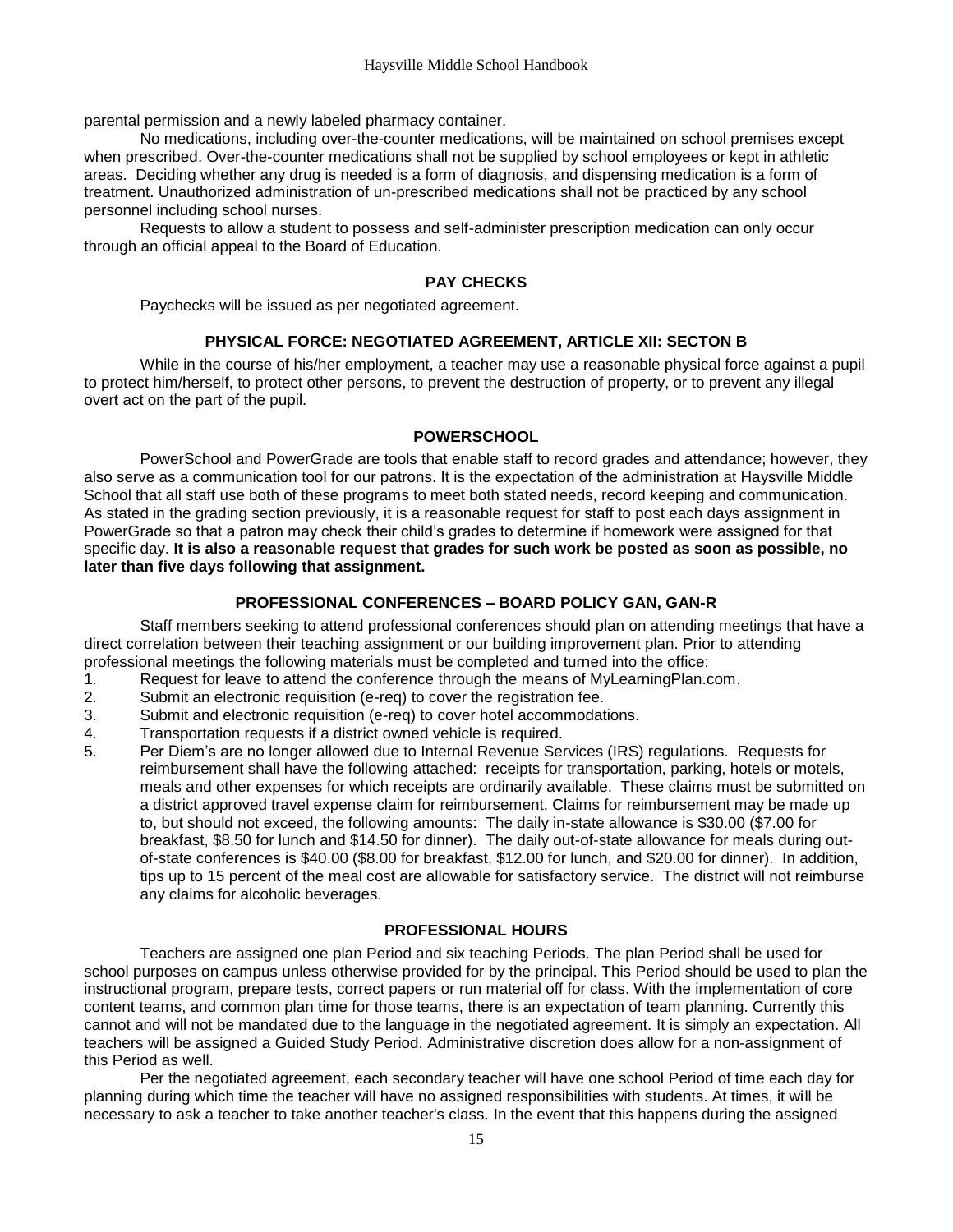<span id="page-18-0"></span>plan time, compensation per the negotiated agreement will be in place.

#### **PROMOTION AND RETENTION**

The HMS staff assumes the responsibility for designing and providing the educational plan for each and every student enrolled at Haysville schools. Included with this responsibility is the need to either "promote" or "retain" individual students for the following school year. Students shall be required to successfully complete the requirements:

- 1) Three of the four core classes (language arts, math, science, and social studies), and
- 2) Reading (unless student is exempt from, then this would be considered as an additional elective), and
- 3) One of the two electives enrolled in for the school year. (Could be two of the three electives if exempt from Reading)

If the above criteria are not met, successful completion in five of the seven classes, the student will not be considered for promotion and will be scheduled for retention in the next school year. Guided study Period will not be a graded consideration for promotion and/or retention purposes. Summer school may be an option offered for a fee. **Eighth grade students who have not met the requirements to be promoted to the 9th grade or who have outstanding obligations/fees will not be allowed to participate in the 8th grade recognition/promotion night.**

#### **PURCHASES BY TEACHERS**

<span id="page-18-1"></span>All requests for purchase of teaching supplies are to be submitted using the electronic requisition (e-reg) system. It is important that these requests be filled out completely. Under no circumstances should purchases be made without administrative approval. The district is tax exempt, so sales tax will not be reimbursed. Requests for expenditures from activity accounts must be given to the financial secretary for administrative approval. Checks for these expenditures will be distributed two times per week.

#### <span id="page-18-2"></span>**RACIAL HARASSMENT – BOARD POLICY (GAACA – EMPLOYEE & JGECA – STUDENT)**

District employees shall not racially harass, or permit racial harassment of a student by another employee, student, non-employee or non-student. Neither shall a student racially harass another student or students. Violations of this policy shall result in disciplinary action, including termination of an employee, or disciplinary action against the student(s) involved. Supervisors who fail to follow this policy or who fail to investigate complaints shall be in violation of this policy. If the principal is the object of a harassment complaint, the student may bypass the principal and report directly to the superintendent. Complaints against the superintendent shall be heard by the board.

Racial harassment shall include, but not be limited to:

- 1. Treatment of a student differently on the basis of race, color, or national origin in the context of an educational program or activity without a legitimate, nondiscriminatory reason so as to interfere with or limit the ability of the student to participate in or benefit from the services, activities or privileges provided by the recipient.
- 2. Harassing conduct (e.g., physical, verbal, graphic or written) that is sufficiently severe, pervasive or persistent so as to interfere with or limit the ability of an individual to participate in or benefit from the services, activities or privileges provided by a recipient.
- 3. Treatment, which effectively causes, encourages, accepts, tolerates or fails to correct a racially hostile environment.

Any student who believes he or she has been subjected to racial harassment should discuss the problem with his/her principal, building Title VI coordinator, counselor, or another certified staff member. Initiation of a racial harassment complaint will not cause any adverse reflection of the student. The initiation of a student's complaint shall not adversely affect the job security or status of any employee or student until a finding of fact determines that improper conduct occurred. Strict confidentiality shall be maintained throughout the complaint procedure.

#### **RECORDS**

<span id="page-18-3"></span>A log or record should be kept as a part of each student's record that gives detailed information about each person making a request for information. This log should list the person making the request, the date of the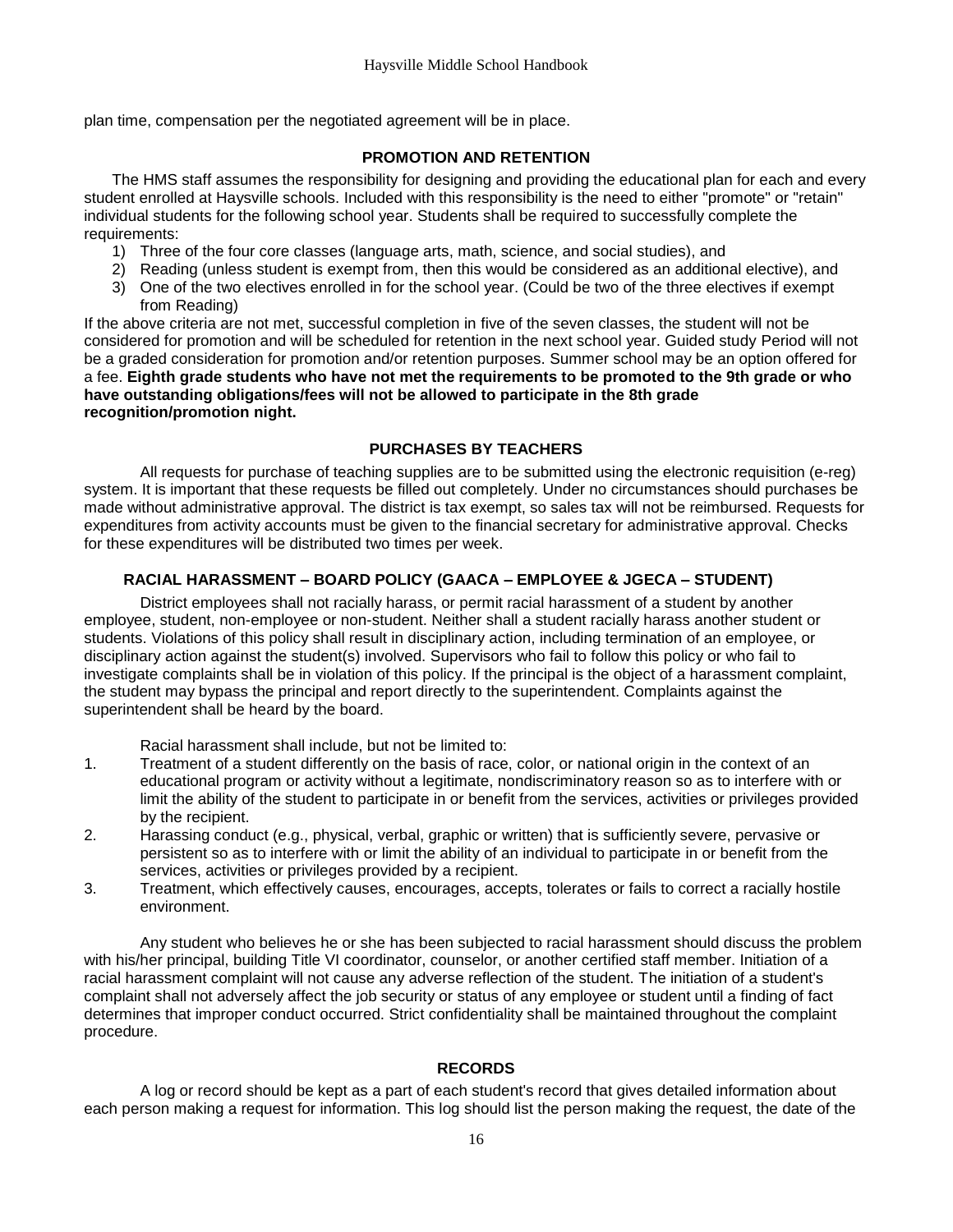request and the reason for the request. A student's record is defined as encompassing everything maintained in connection with the student, including test scores, psychological examinations, and counselor notations. No information from a student's school record should be shared with anyone other than school personnel directly and consistently involved in teaching the student, without the written and informed consent of the parent. There should be no anonymous entries in a student's school record. Parent and student should have the right to correct the record of material viewed by them as incorrect, misleading, or harmful. With the exception of a transcript, all material in a student's record should be destroyed three years after he/she concludes attendance. Parent and student should be allowed to make a copy of materials in the record. Parent-citizens should urge responsible officials to use precise language and define the meanings of terms when writing statutes.

#### **RESOURCE SPEAKERS: BOARD POLICY IFBH**

<span id="page-19-0"></span>With administrative approval, outside speakers may be invited to meet with groups of students as part of the educational process. The board shall establish rules governing the selection and behavior of outside speakers. Outside speakers should be selected so that various points of view are presented. Speakers shall be informed of this policy and its rules when they are invited to make a presentation. Language cannot be used that calls for students to be disruptive. The teacher/sponsor or any member of the school administration may interrupt or suspend any proceedings if the speaker is not abiding by these regulations. With prior board approval an honorarium may be paid to outside speakers.

#### **SECURITY AND SAFETY: BOARD POLICY EBC**

<span id="page-19-1"></span>Security devices may be installed at district attendance centers. Other measures may be taken to prevent intrusions or disturbances from occurring in school buildings or trespassing on school grounds. The district will cooperate with law enforcement in security matters and shall, as required by law, report felonies and misdemeanors committed at school, on school property or at school-sponsored activities.

#### Reporting Crimes at School to Law Enforcement

Any district employee who knows or has reason to believe any of the following has occurred at school, on school property or at a school-sponsored activity shall immediately report this information to local law enforcement: an act which constitutes the commission of a felony or a misdemeanor; or an act which involves the possession, use or disposal of explosives, firearms or other weapons as defined in current law.

## It is recommended the building administrator also be notified.

#### Reporting Certain Students to Administrators and Staff

Administrative, professional or paraprofessional employees of a school who have information that a pupil has engaged in the following shall report the information and the identity of the pupil to the superintendent. The superintendent shall investigate the matter and if it is determined the student has been involved in the following, the superintendent shall provide information, and the identity of the student to all employees who are involved or likely to be directly involved in teaching or providing related services to pupil:

- Any pupil who has been expelled for conduct, which endangers the safety of others.
- Any student who has been expelled for commission of felony type offenses;
- Any student who has been expelled for possession of a weapon;
- Any student who has been adjudged to be a juvenile offender and whose offense, if committed by an adult, would constitute a felony, except a felony theft offense involving no direct threat to human life;

 Any student who has been tried and convicted as an adult of any felony, except theft involving no direct threat to human life.

#### Annual Reports

The principal of each building shall prepare all reports required by law and present them to the board and the state board of education annually. Reports shall not include any personally identifiable information about students. These reports and this policy may be made available upon request to parents, patrons, students, and employees and others who request the information.

#### Staff Immunity

No board of education, board member, superintendent of schools or school employee shall be liable for damages in a civil action resulting from a person's good faith acts or omission in complying with the requirements or provisions of the Kansas school safety and security act.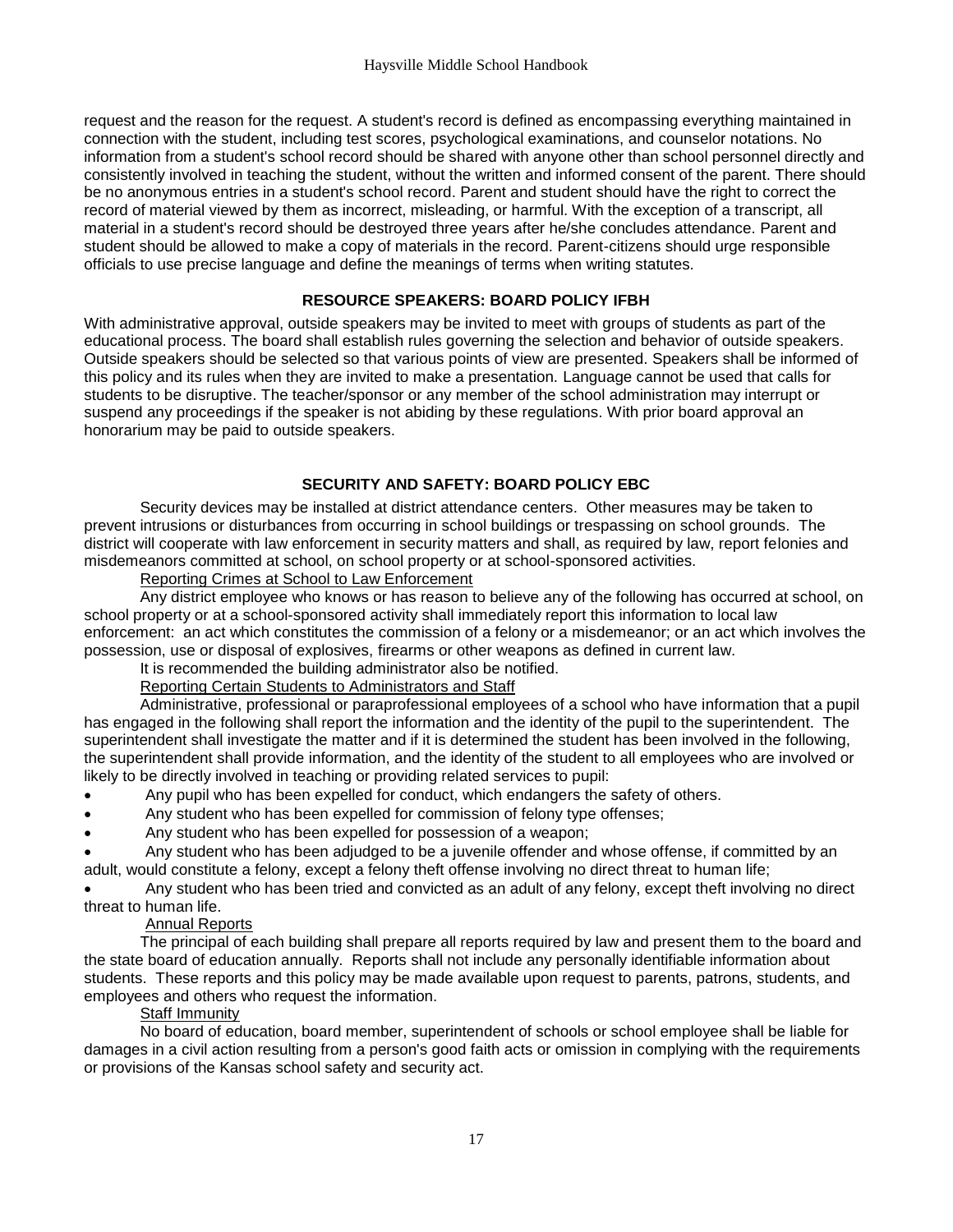#### **SCHOOL PSYCHOLOGIST**

<span id="page-20-0"></span>The school psychologist may counsel directly with a student or act as a consultant to the counselor(s)/teaching staff. Generally, he/she is not involved in helping students with vocational or course choices.

#### **SEXUAL HARASSMENT – BOARD POLICY (GAAC – EMPLOYEE & JGEC – STUDENT)**

<span id="page-20-1"></span>District employees shall not sexually harass, or permit sexual harassment of a student by another employee, student, non-employee or non-student. Neither shall a student sexually harass another student or students. Violations of this policy shall result in disciplinary action, including termination of an employee, or disciplinary action against the student(s) involved. Supervisors who fail to follow this policy or who fail to investigate complaints shall be in violation of this policy. If the principal is the object of a harassment complaint, the student may bypass the principal and report directly to the superintendent. Complaints against the superintendent shall be heard by the board.

Sexual harassment shall include, but not be limited to:

- A. Sexually oriented communication, including sexually oriented verbal "kidding" or harassment or abuse;
- Subtle pressure or requests for sexual activity;
- C. Creating a hostile school environment, including the use of innuendoes or overt or implied threats;
- D. Unnecessary touching of an individual, e.g., patting, pinching, hugging, repeated brushing against another person's body;
- E. Requesting or demanding sexual favors accompanied by an implied or overt promise of preferential treatment with regard to a student's grades or status in any activity; or
- F. Sexual assault or battery as defined by current law.

Any student who believes he or she has been subjected to sexual harassment should discuss the problem with his/her principal, or another certified staff member. Initiation of a sexual harassment complaint will not cause any adverse reflection of the student. The initiation of a student's complaint shall not adversely affect the job security or status of any employee or student until a finding of fact determines that improper conduct occurred. Strict confidentiality shall be maintained throughout the complaint procedure.

### **STAFF-STUDENT RELATIONS: BOARD POLICY GAF**

<span id="page-20-2"></span>Staff members shall maintain professional relationships with students, which are conducive to an effective educational environment. Staff members shall not have any interaction of a sexual nature with any student at any time regardless of the student's age or status.

#### **Staff/Student Social Media Guidelines**

<span id="page-20-4"></span><span id="page-20-3"></span>The Haysville USD 261 board of education encourages positive, appropriate staff-student relations and communications. Staff-student relations and communications via digital means shall be positive and appropriate.

#### **STUDENT SOCIAL EVENTS**

<span id="page-20-5"></span>All middle school events must end by 10:00 p.m. on nights followed by a school day and 11:00 p.m. on weekends.

#### **STUDENT TARDY**

Students will be counted tardy if they are not in the classroom before the bell rings for the start of class. On the 3rd tardy, and each tardy thereafter, the student will receive an "ODR". Consequences for tardies will be assigned as follows:

- Detentions will be held in ALC either before or after school.
- 3rd and 4th Tardy- 30 minute detention
- 5th and 6th Tardy- 1 hour detention
- All tardies will start over at the beginning of each new grading Period.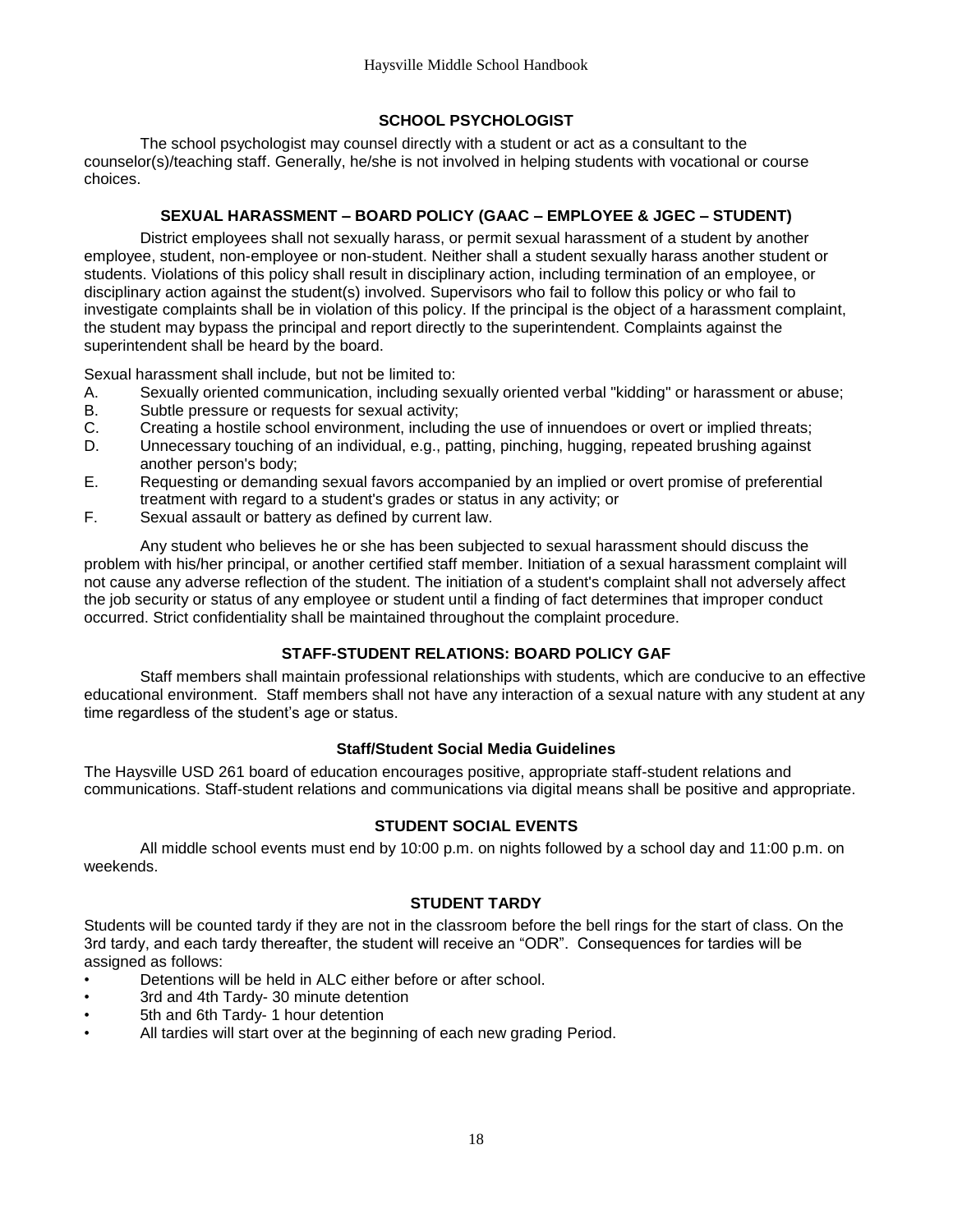### **STUDENT TRANSFER REQUEST**

<span id="page-21-0"></span>Transfers are based on the following stipulations:

- 1) All secondary students (grades 7-12) who transfer from one school to another shall be subject to all eligibility rules of the Kansas State High School Activities Association (KSHSAA) and the Haysville Board of Education. Questions should be addressed to the sending school's administration.
- 2) Students' schedules may vary depending on class availability at the new school.
- 3) Transportation services will not be provided to students attending a school outside their designated attendance areas.
- 4) Requests for transfers for all students must be submitted annually. It should be noted that approval one year is not a guarantee for future approvals.
- 5) An approval of transfer for a student does not automatically apply to siblings. Siblings need to apply separately for transfers and will be subject to the same stipulations as all other transfers.
- 6) Parents are responsible for requesting any refunds of enrollment fees that may be applicable.
- 7) Transfer applications, approvals or denials will be communicated via the U.S. mail.
- 8) All requests for upcoming school year are due before May 1 for priority consideration. The requesting party will be notified in writing of the decision by June 15.
- 9) All requests received after May 1 will be reviewed in August after the August enrollment Period ends, and will be analyzed on a space available basis.
- 10) Complete sections A & B of the student transfer request document and forward this form to the sending school principal of the current attendance center.
- 11) The Haysville School District reserves the right to suspend or revoke a transfer request approval at any time for student truancy and/or student misconduct.
- 12) Failure to sign this form will result in not being considered for transfer approval.

#### **STUDENT WITHDRAWAL**

<span id="page-21-1"></span>Withdrawing students are requested to remain in school for the entire day previous to withdrawal to obtain required teacher signatures during their scheduled class Period.

#### Procedure:

- 1. The student will receive a transfer form (Withdrawal Form) from the counseling office before the start of school on their last day.
- 2. The student will report to the library to return all books and obtain a clearance signature from the librarian.
- 3. The student will report to the health room to pick up a copy of their immunization records and obtain a clearance signature from the health aide.
- 4. The student will return books to teachers and obtain the teacher's signature. The teachers are to indicate any fees owed by the student. If the textbook has been lost, the full replacement cost of the text should be indicated.
- 5. The student will need to return their physical education lock to their physical education teacher.
- <span id="page-21-2"></span>6. The completed withdrawal form should then be brought to the office to obtain the signature of the principal or the principal's secretary.

#### **Technology**

The USD 261 Haysville Public School district complies with federal and state Children's Internet Protection Act (CIPA) laws and promotes Internet safety for all students through a curriculum that addresses cyber bullying and appropriate interaction with other individuals on social networking websites and chat rooms. It shall be the responsibility of all members of the USD 261 Haysville Public school staff to educate, supervise and monitor appropriate usage of the online computer network and access to the Internet in accordance with the CIPA laws.

Personally owned Internet devices such as, smart phones, laptops, and tablets may be used by staff and students during the school day as approved by administration and in accordance with the Haysville USD 261 Board of Education Internet and Computer Use policies.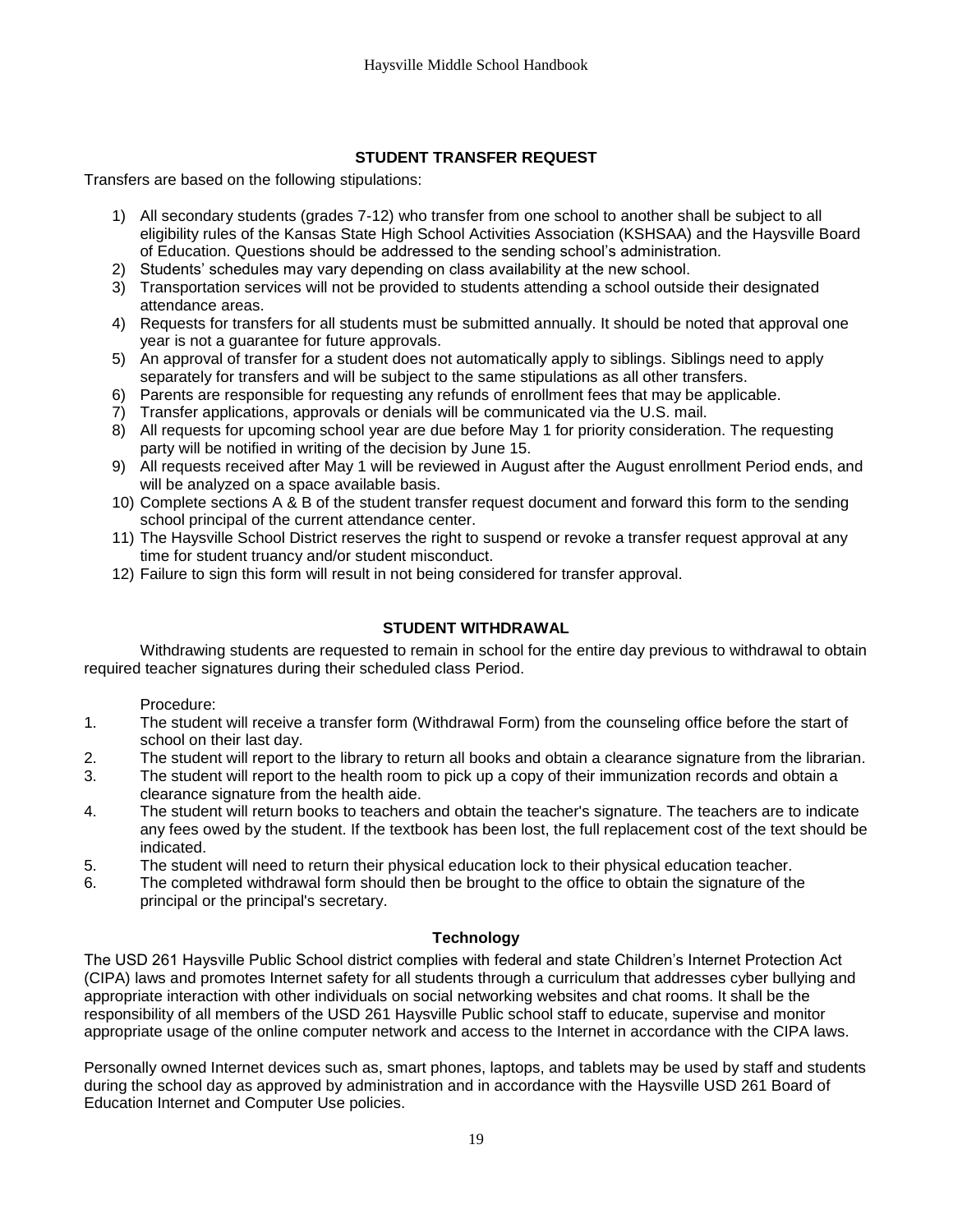Students who do not have access to a personal device to use as part of an instructional program or lesson will not be penalized and alternate modes of participation will be available.

#### **TELEPHONE SERVICE**

<span id="page-22-0"></span>Teachers will not be called from their classroom for telephone calls unless the nature of the call is an emergency. Faculty use of the telephone should be primarily for school business. Messages or return call information will be taken on most calls. On occasion, it will be necessary for teachers to place long distance calls. These calls must be approved and a record of the call logged in the office.

#### **TOBACCO PRODUCTS, THE USE OF: BOARD POLICY GAOC**

<span id="page-22-2"></span><span id="page-22-1"></span>The use of any form of tobacco products is prohibited at all times in or on district owned or leased property, including district vehicles.

#### **VIDEOTAPE USE IN THE CLASSROOM: BOARD POLICY IF-R**

Videotapes, DVDs, and/or other Movie Instructional Materials will be selected and assigned to give support directly to instructional learning outcomes, goals, and/or objectives as established by the various district departments and disciplines, the District Curriculum Coordinators, the Division of Curriculum and Instruction, and the Board of Education.

In general, copyright guidelines permit in-classroom performance of a copyrighted videotape when it is used for instructional purposes in a teaching situation, is a lawfully made copy, and does not contain an FBI warning prohibiting its use for any reason other than personal viewing. (Video materials purchased through an educational vendor or videos purchased with a license will not contain the FBI warning.) No videotapes, DVDs, or other movie instructional material shall be shown for entertainment purposes. Additional Criteria:

Video materials must be reviewed by the classroom teacher for a fair and objective presentation of sensitive subjects as the maturity level of its viewers. In this connection, the ratings adopted by the Motion Picture Association of America will be applied.

- G Family audience
- PG Parental guidance

PG-13 Special parental guidance for children 13 and under

- R Children under 17 and under admitted only with parents
- 1. In grades Pre-School through grade 5, no videotapes other than G may be shown.
- 2. In grades 6 and 7, no videotapes other than G may be shown.
- 3. PG videos require administrative approval and custodial notification prior to a viewing by students.
- 4. In grade 8, no videotapes other than G, PG, or PG-13 may be shown. PG videos require custodial notification prior to a viewing by students. PG-13 tapes require both administrative approval and prior written lawful custodial permission. Students not in possession or presenting a lawful custodial permission form shall be afforded the opportunity to complete an alternative assignment that is fair and equitable to the assignment opted.
- 5. In grades 9 through 12, no videotapes other than G, PG, or PG-13 may be shown. PG videos require custodial notification prior to viewing by students. PG-13 tapes require administrative approval and custodial notification.
- 6. R rated films or videos or any portion of such will not be shown or utilized in classroom presentations in USD 261.

#### Collection Development

The media collection shall be developed systematically, be well balanced in coverage of subjects, include various types of materials and a variety of content in various formats.

The collection shall reflect, enrich and complement the broad interests represented in the curriculum.

The collection should be large enough to allow materials to be placed in classrooms for extended Periods of time. Challenges of Materials (See IKD, KN)

Any person having a complaint about textbooks, media center or other instructional materials shall meet with the principal. If the matter cannot be resolved the principal shall notify the superintendent and ask the complainant to use a request for review form, which is available through building principals or at the district office. After receiving the completed form, the superintendent shall meet with the complainant to discuss the complaint.